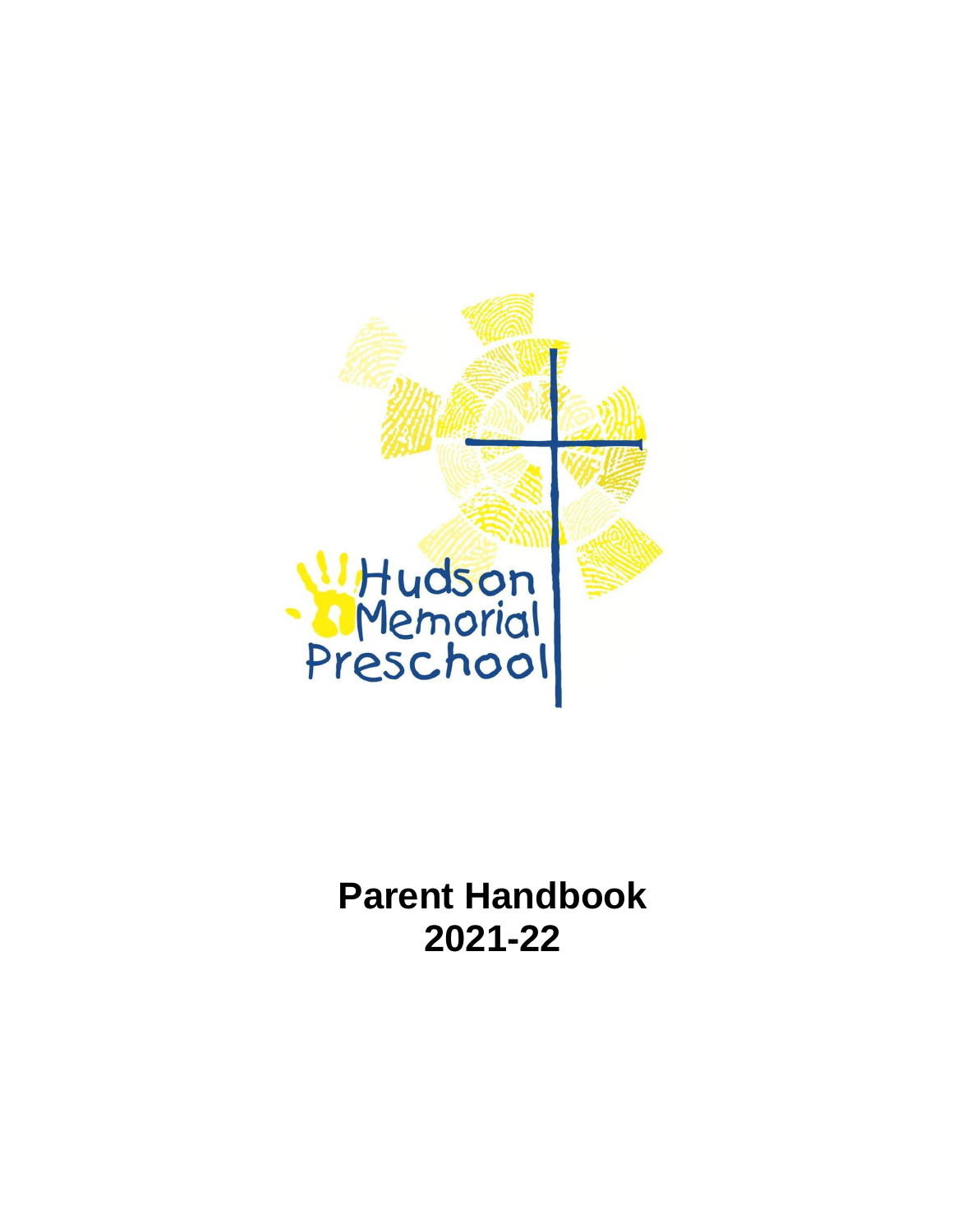Hudson Memorial Preschool 4921 Six Forks Road Raleigh, NC 27609 Phone: 919-787-1792 Fax: 919-341-767 Web Page: [www.hmp-preschool.org](http://www.hmp-preschool.org/)

> Dorothy Roche, Director E-mail: droche@hmpc.org

Joyce Hawkins, Asst. Director E-mail: jhawkins@hmpc.org

Kelly Capps, Chairperson Board of Directors c/o Hudson Memorial Preschool 4921 Six Forks Road Raleigh, NC 27609

E-mail: kellybcapps@gmail.com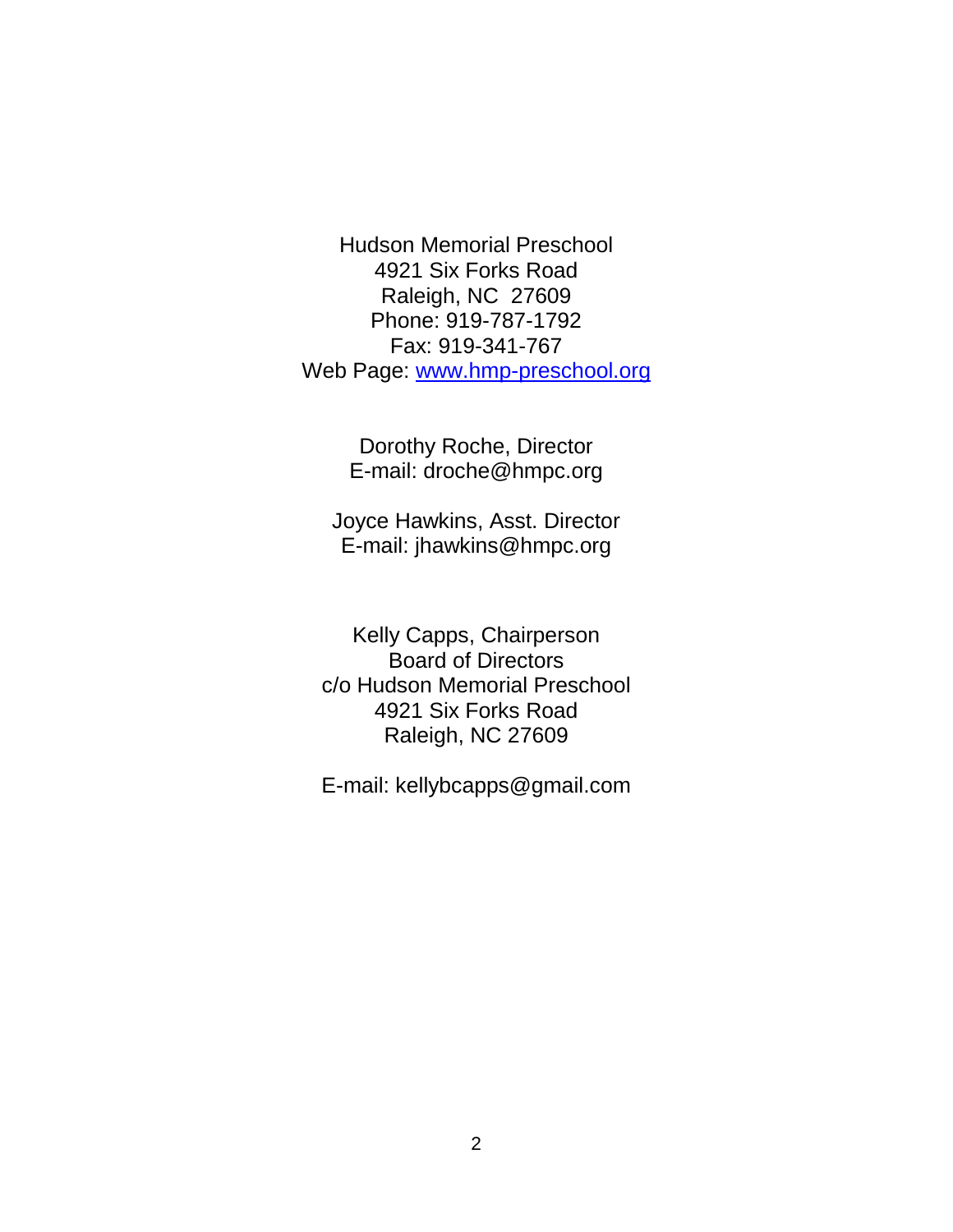## **Table of Contents**

| <b>Welcome Letters</b>                                                        |                |
|-------------------------------------------------------------------------------|----------------|
|                                                                               | 4              |
|                                                                               | 5              |
| <b>Program Overview</b>                                                       |                |
|                                                                               | 6              |
| Hudson Memorial Preschool Mission, Vision and Values                          | 6              |
|                                                                               | $\overline{7}$ |
|                                                                               | 7              |
| <b>Daily Routine</b>                                                          |                |
|                                                                               | 8              |
|                                                                               | 9              |
|                                                                               | 9              |
|                                                                               | 10             |
|                                                                               | 10             |
|                                                                               | 11             |
| <b>Educational Program</b>                                                    |                |
|                                                                               | 12             |
|                                                                               | 12             |
|                                                                               | 12             |
|                                                                               | 12             |
| <b>HMP Policies</b>                                                           |                |
|                                                                               | 13             |
|                                                                               | 13,14          |
|                                                                               | 14             |
|                                                                               | 15             |
|                                                                               | 15             |
|                                                                               | 15             |
|                                                                               | 16             |
|                                                                               | 16             |
|                                                                               | 16             |
|                                                                               | 16             |
|                                                                               | 17             |
|                                                                               | 17             |
|                                                                               | 17             |
|                                                                               | 17             |
| <b>Safety and Security</b>                                                    |                |
|                                                                               | 18             |
| Guidelines Regarding Potential Suspension and Termination                     |                |
|                                                                               | 19, 20         |
| Statement Regarding The American with Disabilities Act (ADA) and Policies for |                |
|                                                                               | 21             |
|                                                                               | 22             |
|                                                                               | 22             |
|                                                                               | 22             |
|                                                                               | 22             |
| <b>Communication</b>                                                          | 23             |
|                                                                               |                |
|                                                                               | 23<br>24       |
|                                                                               | 25             |
|                                                                               |                |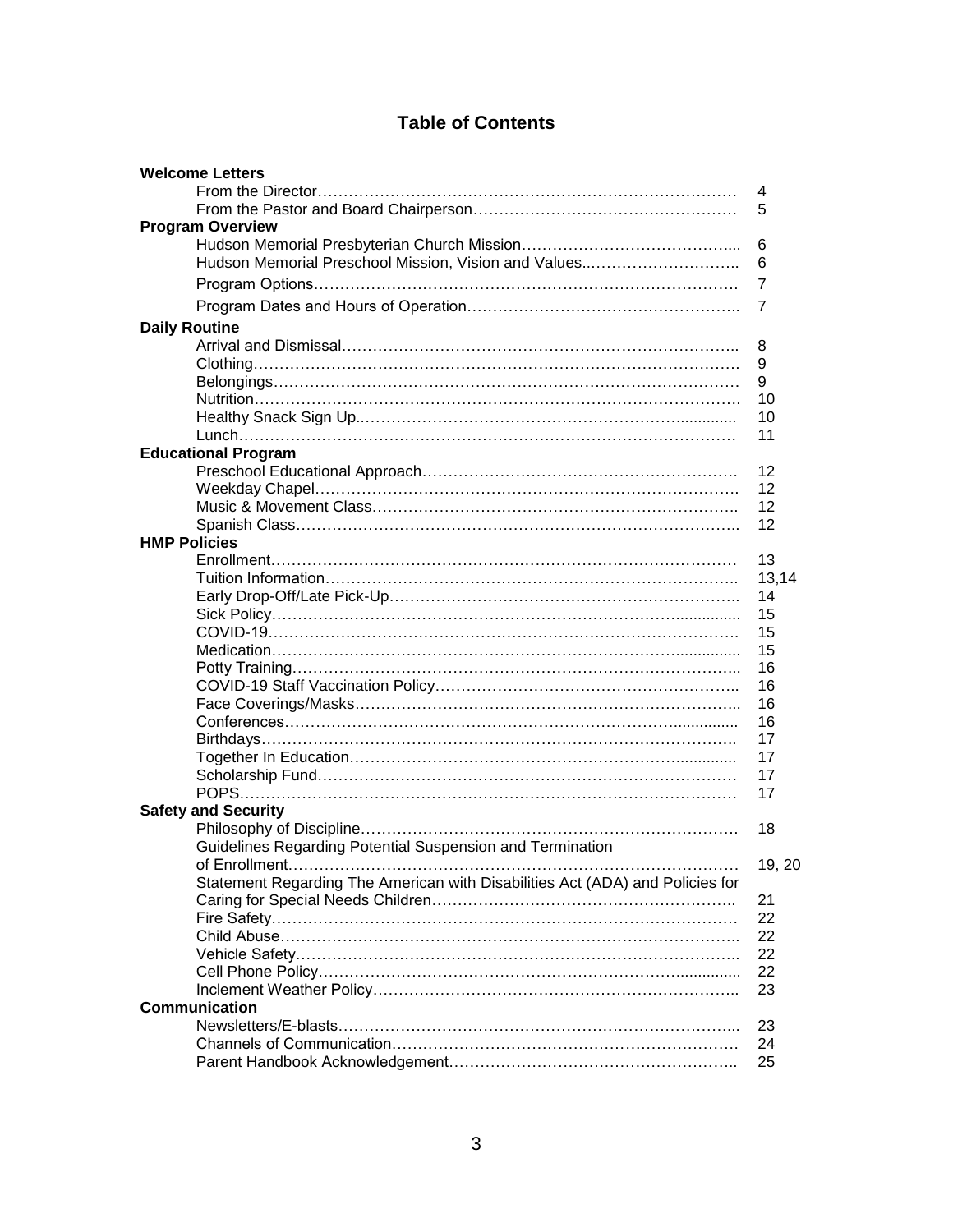### **Message from the Director**

Hello Hudson families,

Welcome to Hudson Memorial Preschool! We are looking forward to begin a new school year with you and your child. For some of our friends it will be their first introduction to preschool and for others it is a time to reconnect with old friends. There is so much to discover in the world around us and our teachers can't wait to get started exploring and guiding your children.

As we begin another school year, it remains true that HMP is more than just a school - it is a community. We are committed to building relationships with each and every family regardless of the physical obstacles we face. We will continue using 'My Classroom Connection' (MCC) - an online program which gives our teachers and parents the ability to stay connected on a daily basis. Our teachers will post their class lesson plans, artwork, photographs as well as school wide announcements. As parents, you will simply login to your child's class site to stay up to date on all activities.

We have been busy preparing for your child and are looking forward to a successful, nurturing and fun school year!

Sincerely,

Dorothy Roche **Director**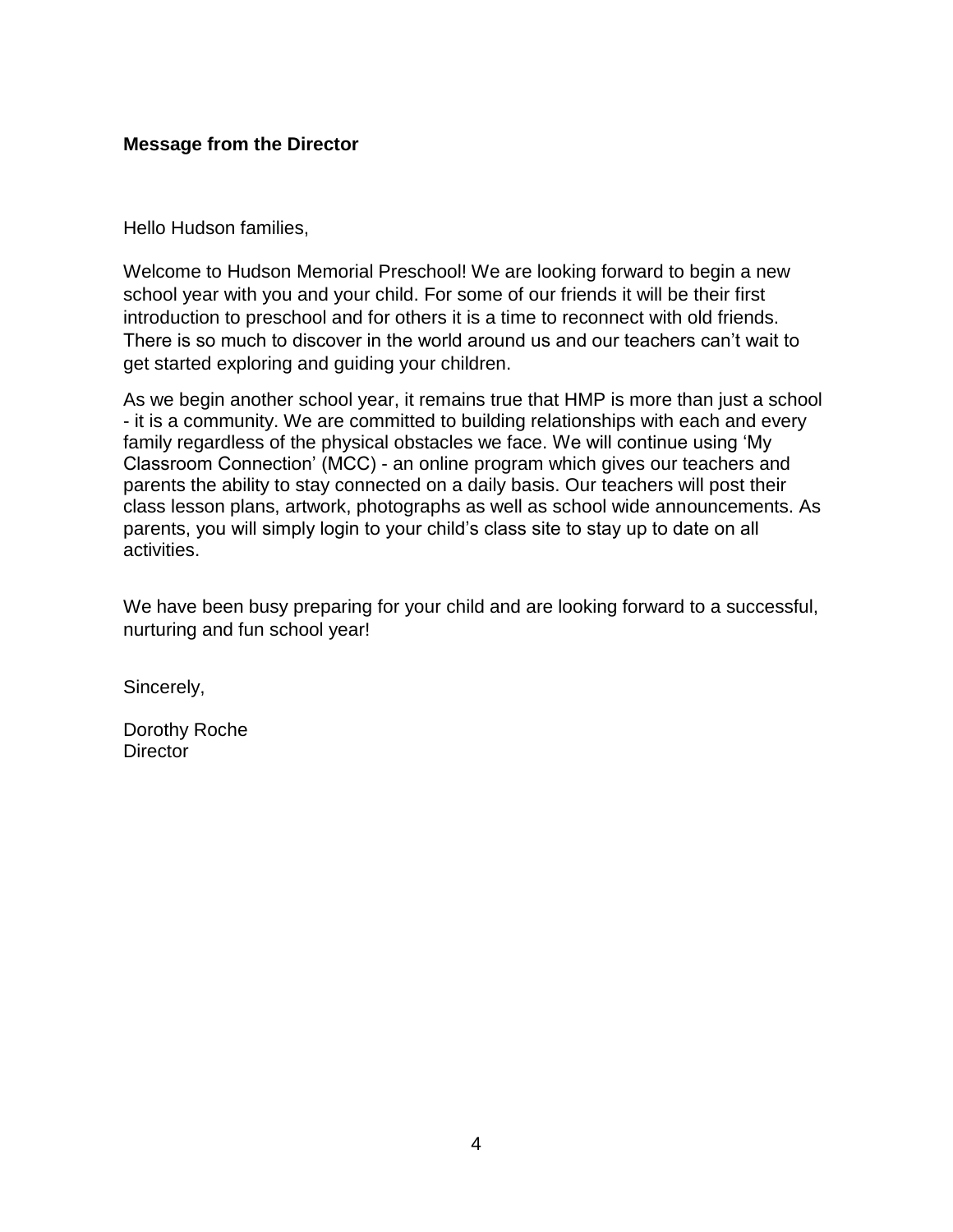#### **Message from the Pastor and Preschool Board Chairperson**

Dear Hudson Memorial Preschool Families,

We are so excited to begin the school year with you. Thank you for entrusting your preschooler's education to us. Hudson Memorial Presbyterian Church has over 50 years of experience in providing excellent early childhood education to families in Raleigh. We are thrilled you are a part of this tradition.

Once again the staff, teachers and board have worked hard to adapt to the current conditions of the pandemic: Modified drop off and pick up procedures, mask requirements for staff and older children, encouraged social distancing whenever possible, enhanced cleaning procedures and more frequent hand washing by children and staff.

We know that all of you have had to deal with unexpected burdens due to COVID-19. We wish to remove as much uncertainty as possible when it comes to your child's safety while at HMP. Your children are a precious gift and we are committed to their welfare.

We ask for your cooperation and commitment to keeping each other safe. We ask that you strictly adhere to our Health/Sick Policy. Let's work together to keep our school healthy.

Blessings,

Mac Schafer **Kelly Capps** Kelly Capps Pastor & Head of Staff **HMP** Board Chairperson Hudson Memorial Presbyterian Church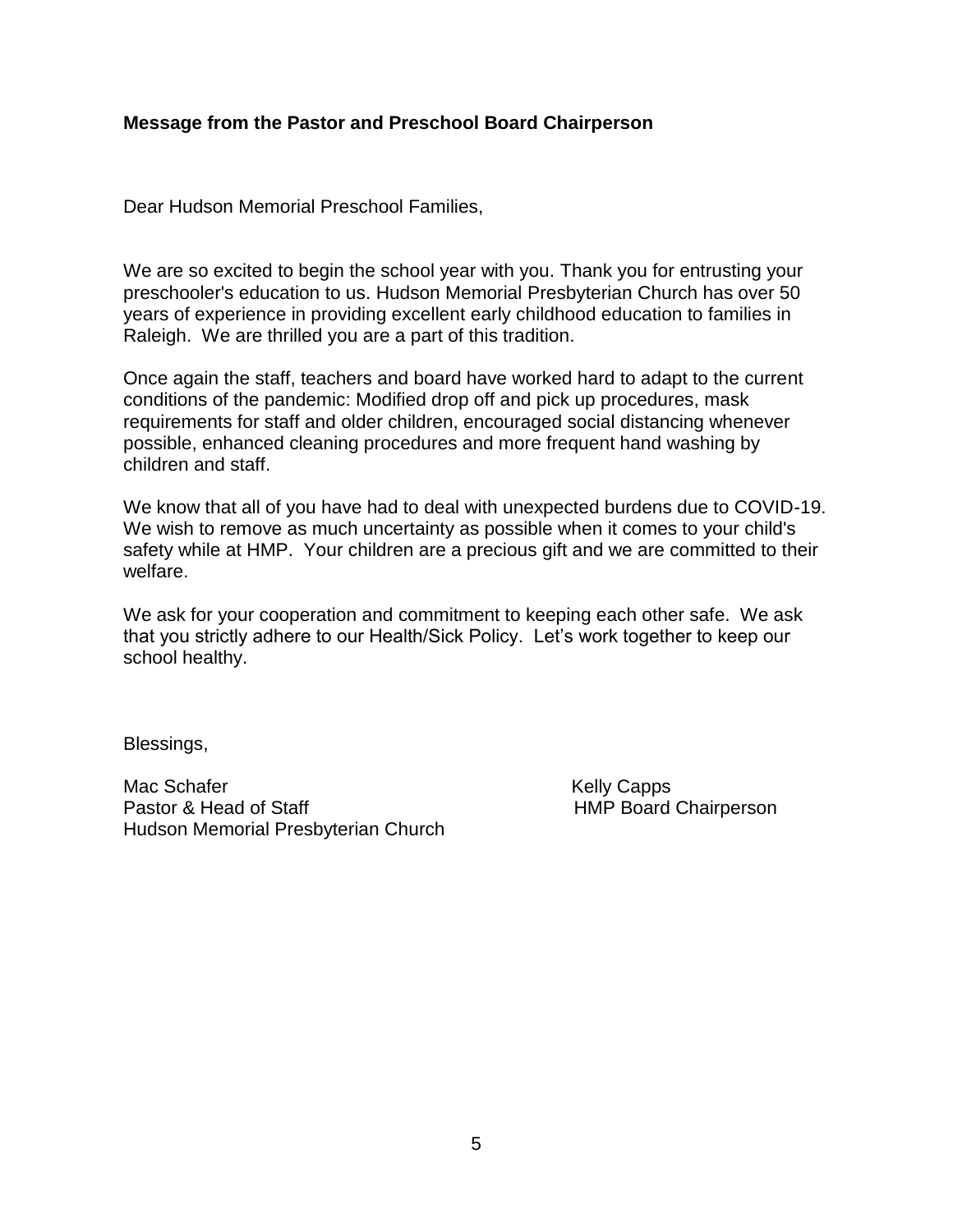## **Hudson Memorial Presbyterian Church**

## Mission:

To know, love and serve God in Jesus Christ

# **Hudson Memorial Preschool**

## Mission:

Guide, educate and nurture children in a creative Christian environment.

## Vision:

Children will confidently engage in enthusiastic learning and meaningful relationships.

# Values:

Loving **Creative Nurturing Christian Educational** Joyful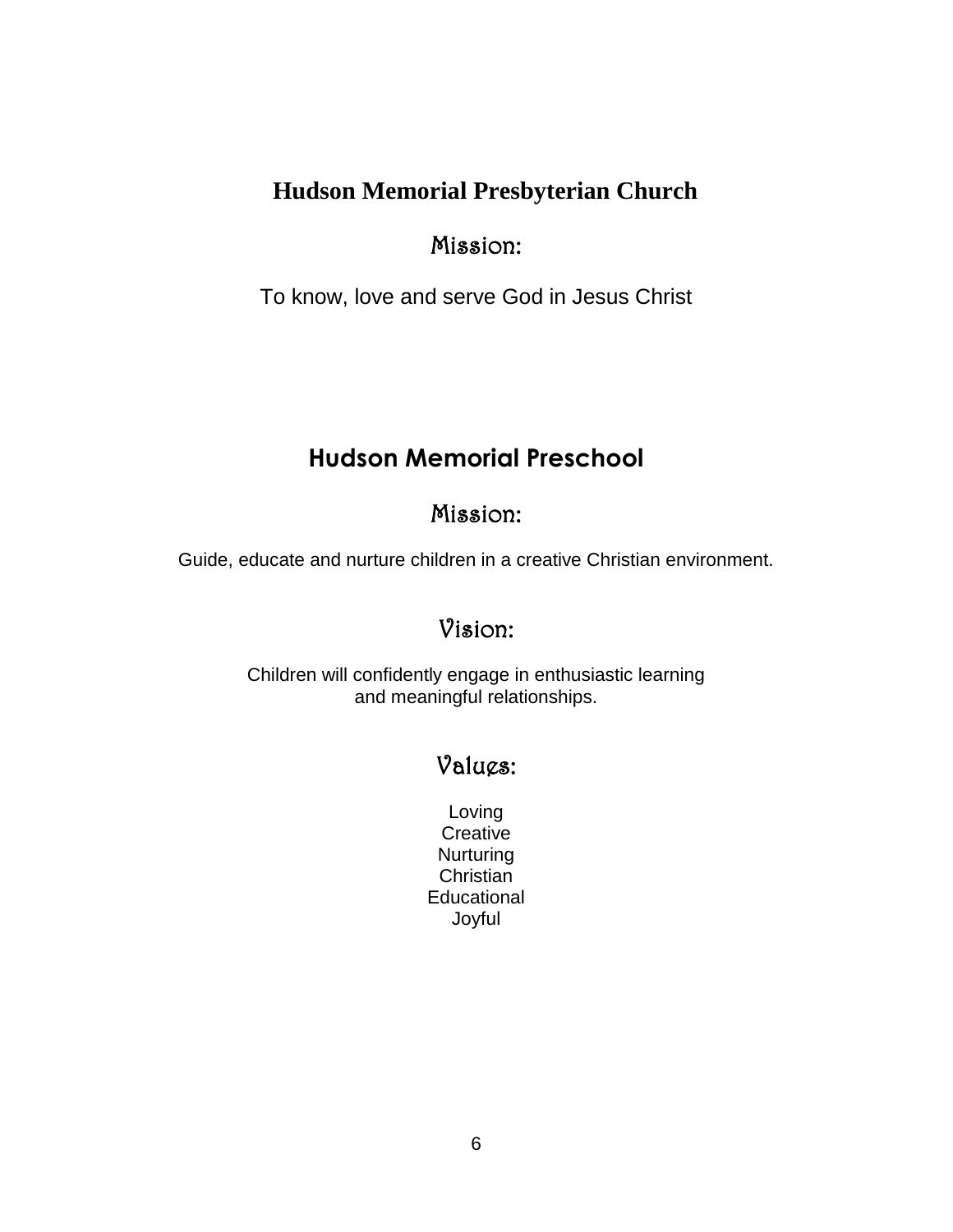#### **Program Options**

Hudson Memorial Preschool offers a wide variety of ages and schedules. Currently we offer classes for the following age groups (all ages are as of August 31, 2021).

**Infants** 3 months – approx. 12 months of age Tue/Thur, Mon/Wed/Fri or Mon – Fri

**Toddlers**  approx. 13 months – 23 months of age Tue/Thur, Mon/Wed/Fri or Mon – Fri

**Two-year-olds** Tue/Thur, Mon/Wed/Fri or Mon – Fri

**Three-year-olds** Mon/Wed/Fri or Mon – Fri

**Four-year-olds** Mon – Thur or Mon - Fri

## **Program Dates and Hours of Operation**

Hudson Memorial Preschool's regular school year will start on August 30, 2021 and end on May 27, 2022.

School hours are 9:00am to 12:30pm. An optional Early Drop-Off (EDO) Program is available from 8:30am - 9:00am. and Late Pick-Up (LPU) from 12:30pm - 12:55pm.

Two four-week sessions of Summer Program during the months of June and July are offered yearly. An additional week in August is also offered.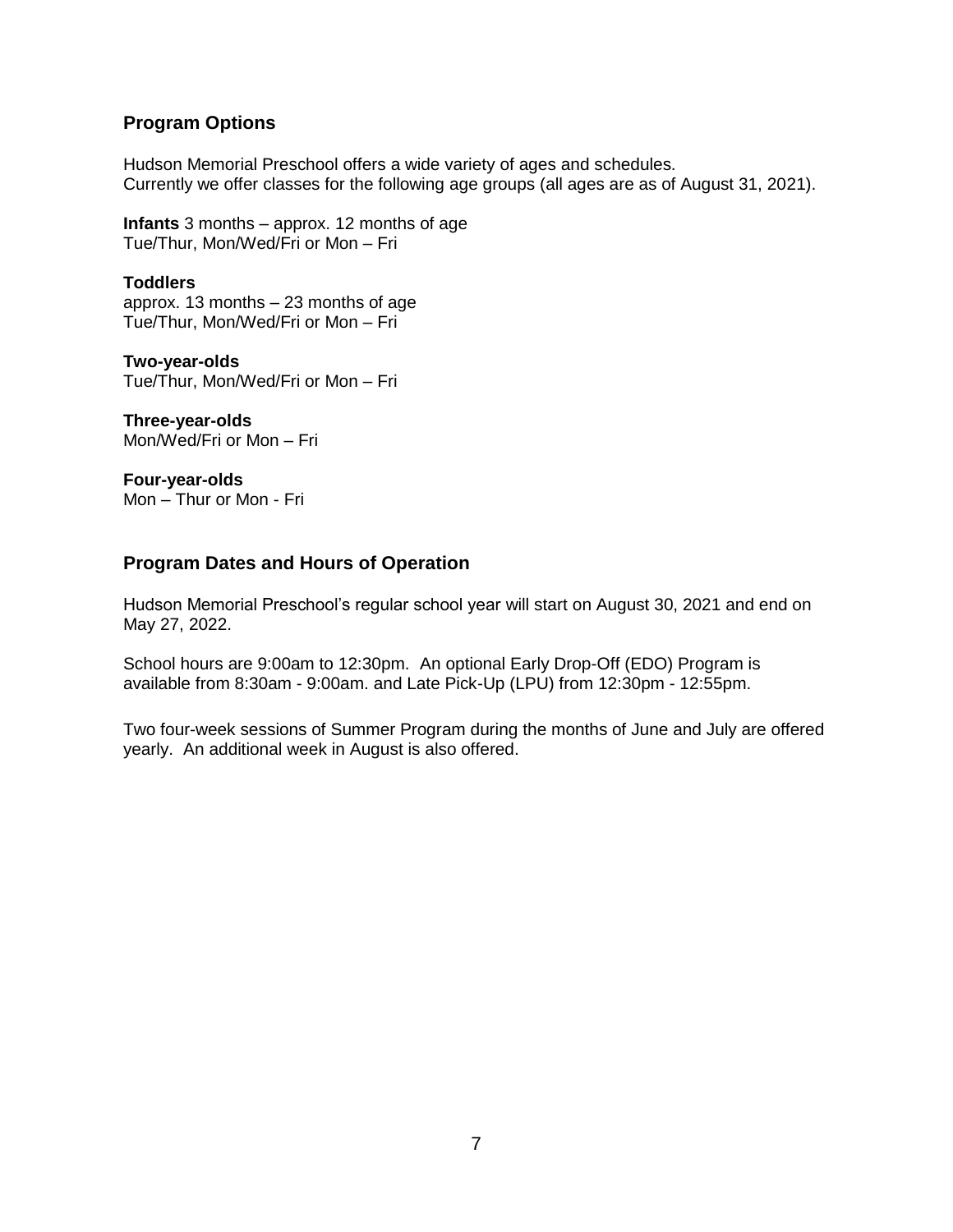## **Arrival and Dismissal**

Preschool hours are from 9:00am until 12:30pm. Children registered for Early Drop-Off (EDO) may enter the building at 8:30am. Children registered for Late Pick-Up (LPU) may stay until 12:55pm.

For security, all entrance doors will be locked electronically from 9:30am until 12:15pm.

Carpool starts at 12:15pm. Children in the Infants, Toddlers and Twos (Blue and Red) are admitted and dismissed at the main Preschool entrance. Children in the Older Twos (Yellow) and all Threes classes are admitted and dismissed at the Geneva Hall entrance by the Preschool garden. All children in the Fours classes are admitted and dismissed at the back/elevator entrance by the playground.

If you would like someone to pick up your child (other than the person who normally does) please send a note or email to that effect to the teacher. The teacher will ask that person for picture identification at pick up time.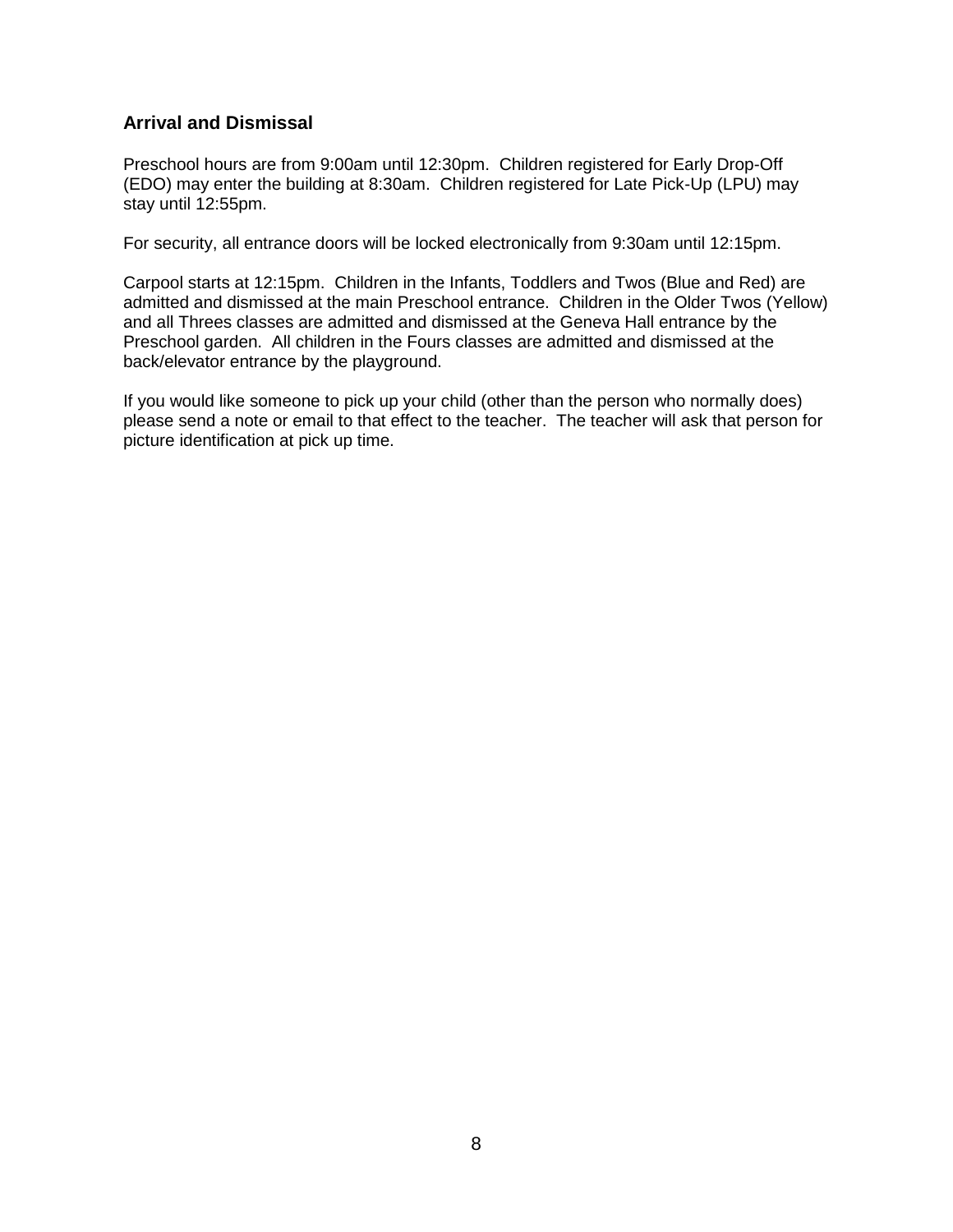## **Clothing**

- 1. Play clothes such as shorts, T-shirts and play dresses are advised. Every effort will be made to keep the children clean, however, they may still get food, drink or paint on their clothes, so dress ready to play and send an extra set of clothes (including shoes) just in case.
- 2. Please do not let children wear jewelry to school. Chains are a safety hazard on the playground. Jewelry is often lost during a busy day and results in tears when a 'special' item cannot be found.
- 3. Preschool play is active play. For the safety of the children only shoes that cover the foot and stay secure should be worn. No sandals, flip-flops, clogs, crocs or dress shoes. Athletic- type shoes are preferred.
- 4. Every child should have a bag to bring home papers and art projects. Open topped canvas tote bags are ideal. Children tend to scrunch up art projects to make them 'fit' into small backpacks or small parts of cumbersome backpacks. Please be sure to send the bags to school empty, to avoid loss of items or, ruined projects due to an overstuffed bag.
- 5. Please check the bags for notes from school and projects daily.
- 6. Be sure that everything your child wears to school is clearly labeled with his or her name.

#### **Belongings**

The children's names should be on all clothing and items that are brought to school. Coats, sweaters, raincoats, backpacks, book bags, lunch boxes and face coverings/masks all need names clearly and permanently affixed**.**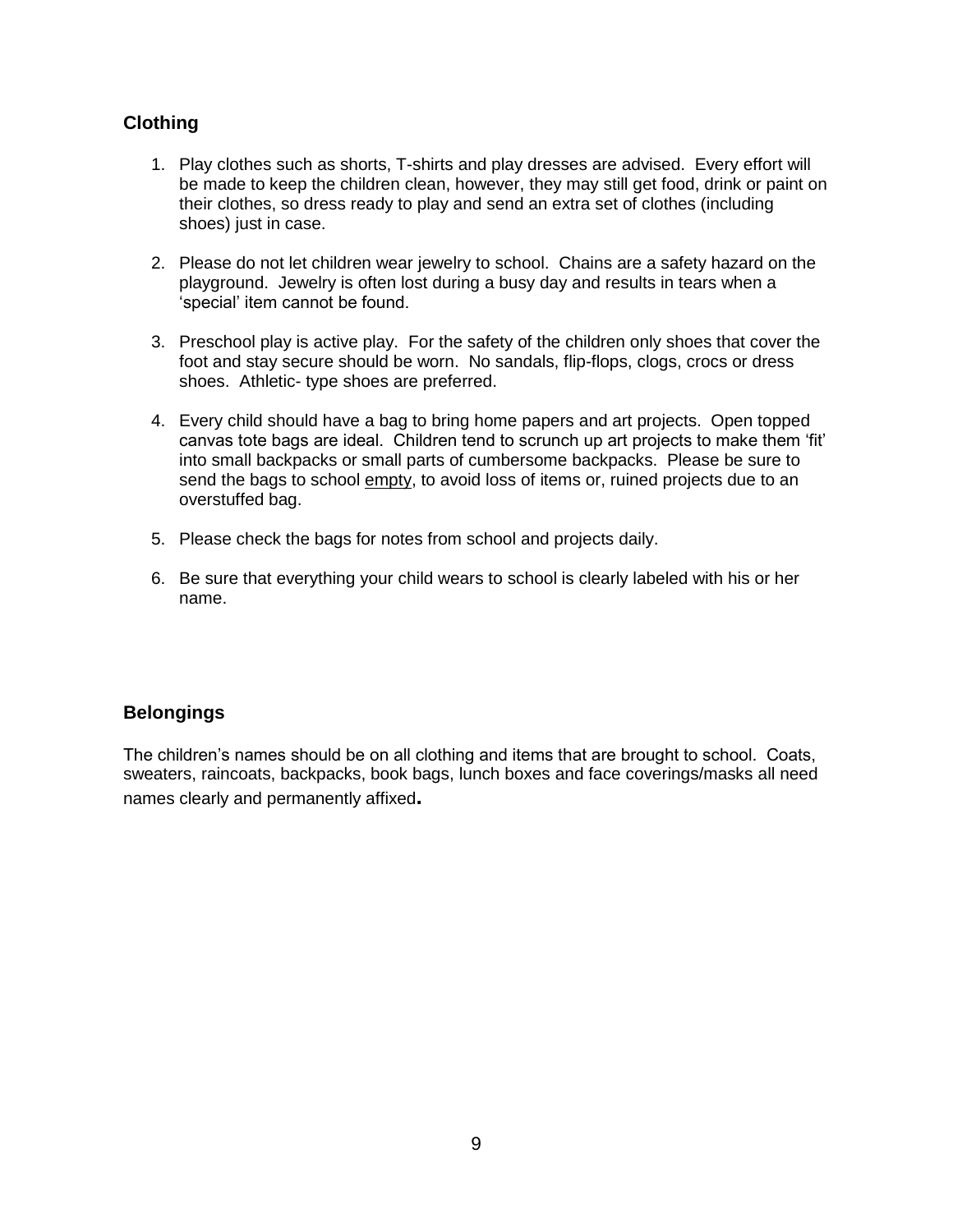#### **Nutrition**

The Infant Room teachers follow the feeding schedule that you provide them. Please pack an additional bottle of juice or milk, an extra set of clothing, diapers and diaper wipes. No glass bottles, please.

Please label all items including clothing, bottles, cups, plates, spoons and food containers with your child's name. All used dishes will be returned rinsed but not cleaned. Please be sure to wash items thoroughly at home.

#### **Healthy Snack Sign Up**

Snacks are provided daily for each class. Be sure to alert the teacher to any food allergy. If your class has a sign-up sheet for snack, please note if anyone in the class has a food allergy, and make the snack healthy and nutritious.

Below are suggested snack items:

Fresh fruit Cheese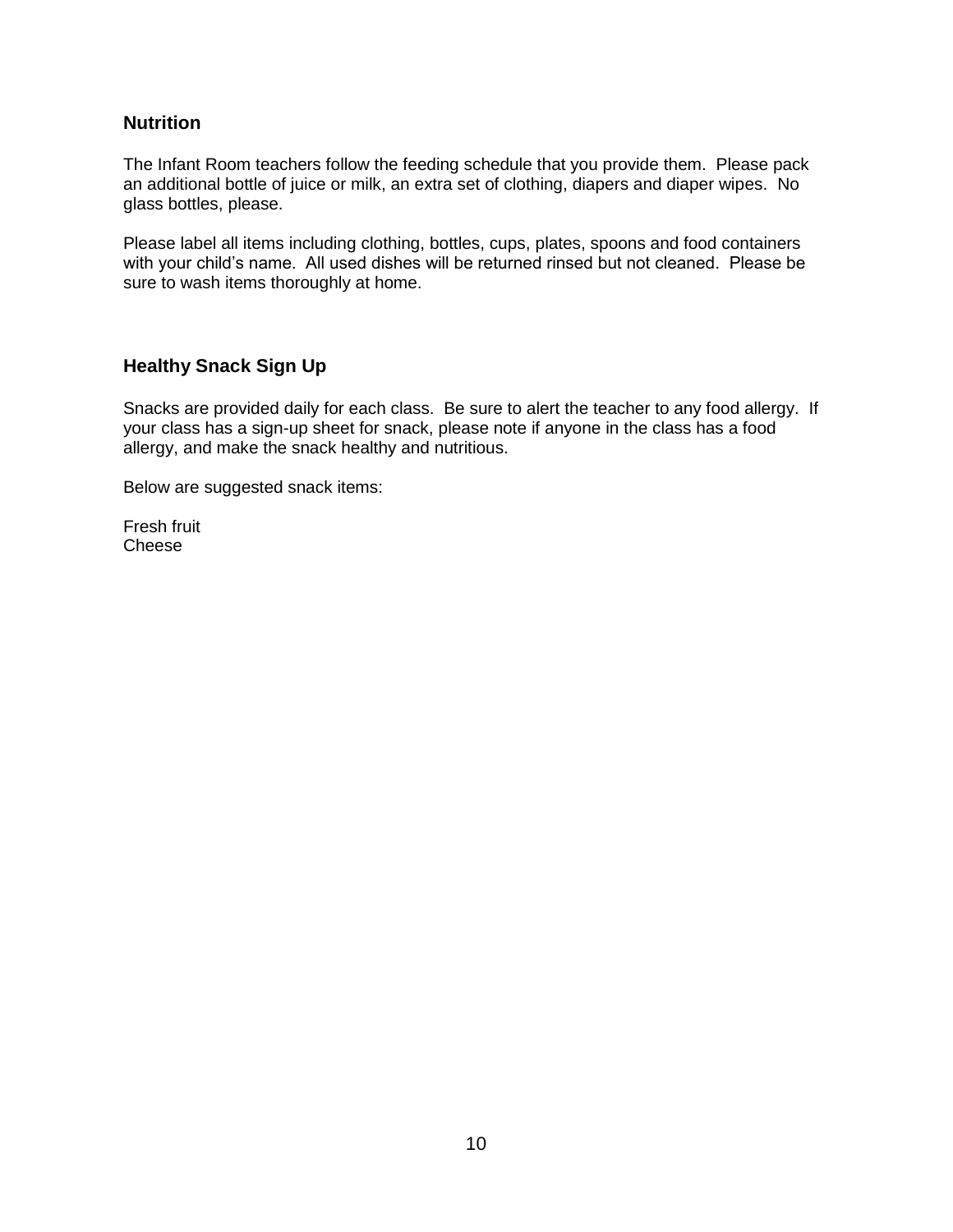#### **Lunch**

Each child brings his own lunch, **including a drink**. Please be sure to pack any utensils necessary to eat the lunch and a napkin. This is one time when we do not encourage the children to share. We encourage good table manners with 'please' and 'thank you', and a blessing before lunch. Make sure that all food is 'child' friendly.

The National Health and Safety Performance Standards identifies certain food as choking hazards to young children. These foods are round, hard, small, thick and sticky, smooth or slippery. Therefore, children in our **three-year-old classes and younger** should not bring the following foods:

Hot dogs and sausages – whole or sliced Grapes or cherry/grape tomatoes – except cut at least in half Hard candy Popcorn Peanuts or other nuts Raw carrots unless shredded Fruit seeds Apple chunks **Marshmallows** Spoonfuls of peanut butter

#### **Some alternatives**:

Bite sized slices of luncheon meats Quick breads Ham, egg, or tuna salad Cheese spread sandwiches Bananas **Peas** Slices strawberries, peaches Blueberries Small melon pieces Mini bagels Small sandwiches Mini muffins Deviled eggs **Asparagus** tips Rice cakes **Small pineapple pieces** Small pineapple pieces Orange slices

Small meatballs Thin cucumber slices cut in quarters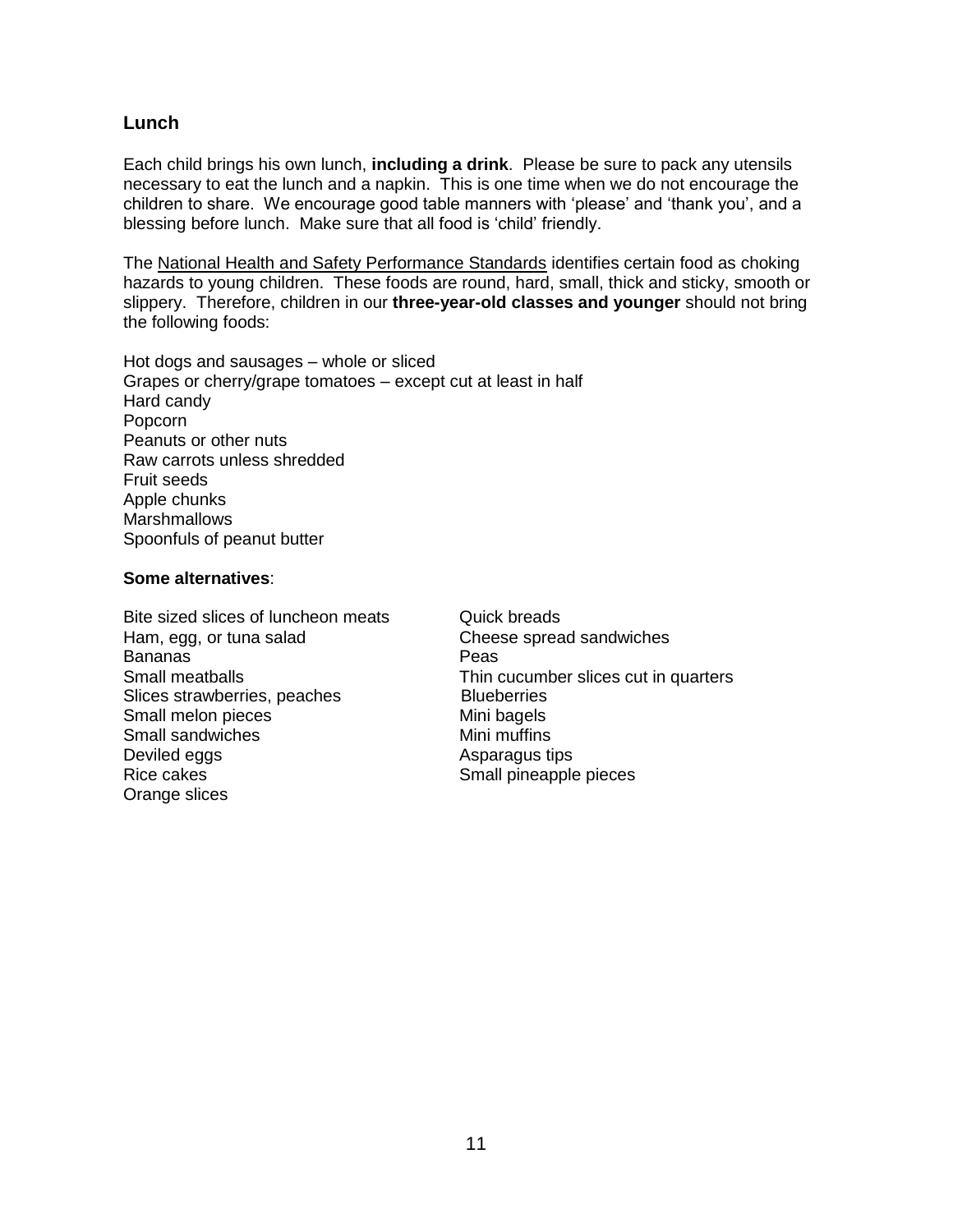## **Preschool Educational Approach**

The Hudson Memorial Preschool Board endeavors to assure a high quality preschool program.

The following standards be applied to the choice of this educational approach:

- Specific concepts to be taught should correlate with the early learning standards for pre-kindergarten published by the North Carolina Department of Public Instruction entitled *Foundations.*
- How a child develops is based on a combination of factors, such as characteristics they are born with, the culture they live in, and their experiences within their family and in other settings. Each of these factors is important in a child's growth and development, so it is important that teachers and caregivers pay attention to all aspects of a child's life in order to support his/her development and learning.
- The system should include an assessment of behavioral objectives for teacher's planning and evaluative use and resources to include parents in this process.
- In-service training practices and methods should meet the standards of the NAEYC.

This center based approach draws on the most current scientific research on how children learn best and fosters development of the whole child: cognitive, physical (fine and gross motor), social-emotional, and language/pre literacy abilities.

#### **Weekday Chapel**

All three and four year old classes attend a weekly Chapel service. This is a time of fellowship through song and Bible stories. All families are welcome. All Threes and Fours classes participate in the Preschool's Christmas Chapel.

#### **Music & Movement Class**

All children attend Music & Movement class weekly with our Music & Movement teacher. In addition, music is part of everyday routines, games and learning in the classroom.

#### **Spanish Class**

All of our threes and fours preschool classes will experience Spanish in language and songs. Exposure to a second language in preschool aids in the development of English language skills and a beginning of global awareness.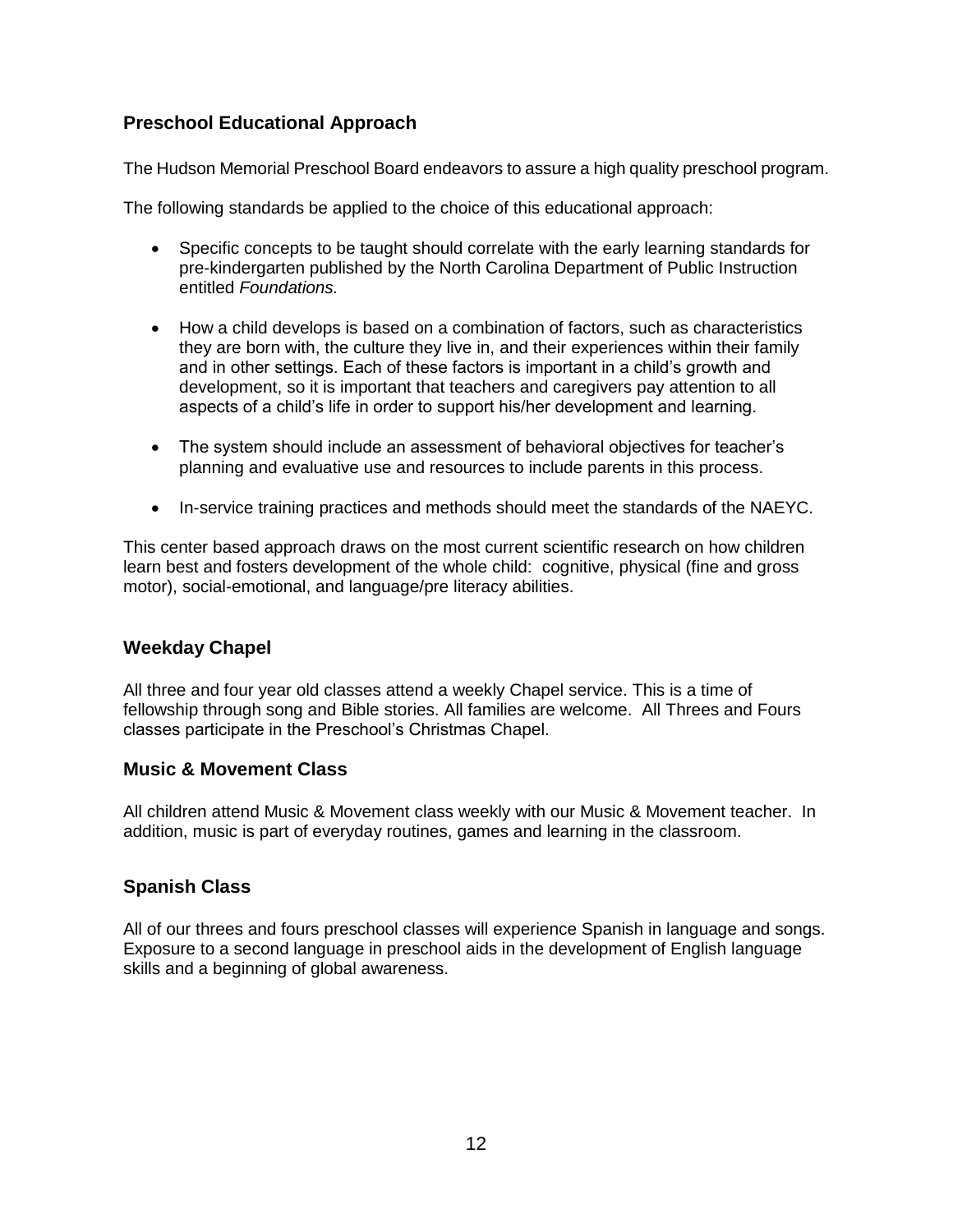## **Enrollment**

Priority for registration is given to children who are already enrolled in one of the programs at Hudson Memorial Preschool, their siblings, and to children of HMPC church members. The order of registration priority is as follows:

- 1. Current students
- 2. Siblings of current students
- 3. Children of church members not currently enrolled (born or unborn)
- 4. Alumni
- 5. Alumni siblings
- 6. General public

A completed registration form with the registration fee must be submitted to ensure placement. Placement or termination in our programs is at the discretion of the Director. The registration fee is in addition to the tuition fee and is not refundable unless parents are transferred out of Wake County before the program begins. To enroll, parents need to provide verification that their child is physically, mentally and emotionally capable of participating in the Preschool program.

#### **Tuition Information**

A non-refundable registration fee equivalent to one month's tuition must be submitted for placement.

#### **Yearly tuition may be paid in one payment or divided into nine equal payments.**

For your convenience, we offer '**Funds Transfer Draft**' where you are able to authorize monthly drafts/debits from your bank account for tuition payments. If you would like to take advantage of the Funds Transfer Draft please mail in or drop off your completed form and voided check in order to start the process. Please see charts below for tuition fees. Your monthly drafts will take place the 5<sup>th</sup> of each month August 2021 through April 2022.

If you prefer to pay by check, the first payment is due August 1, 2021 with successive payments due the **first** of each month thereafter. The last payment is April 1, 2022. A twenty-five dollar fee is charged for returned checks. After **two** returned checks, remaining tuition must be paid by money order or cashier's check.

There will be no refunds or credit given for days missed for any reason including sickness, vacation or the closing of school for inclement weather.

Checks are to be made payable to Hudson Memorial Preschool. Please put your child's name on the check to assure proper credit. Payments may be dropped off in the mailbox at church parking lot or mailed to:

#### **Hudson Memorial Preschool 4921 Six Forks Road Raleigh, NC 27609**

One month's written notification is required for withdrawing a child. Tuition payments are due through this time.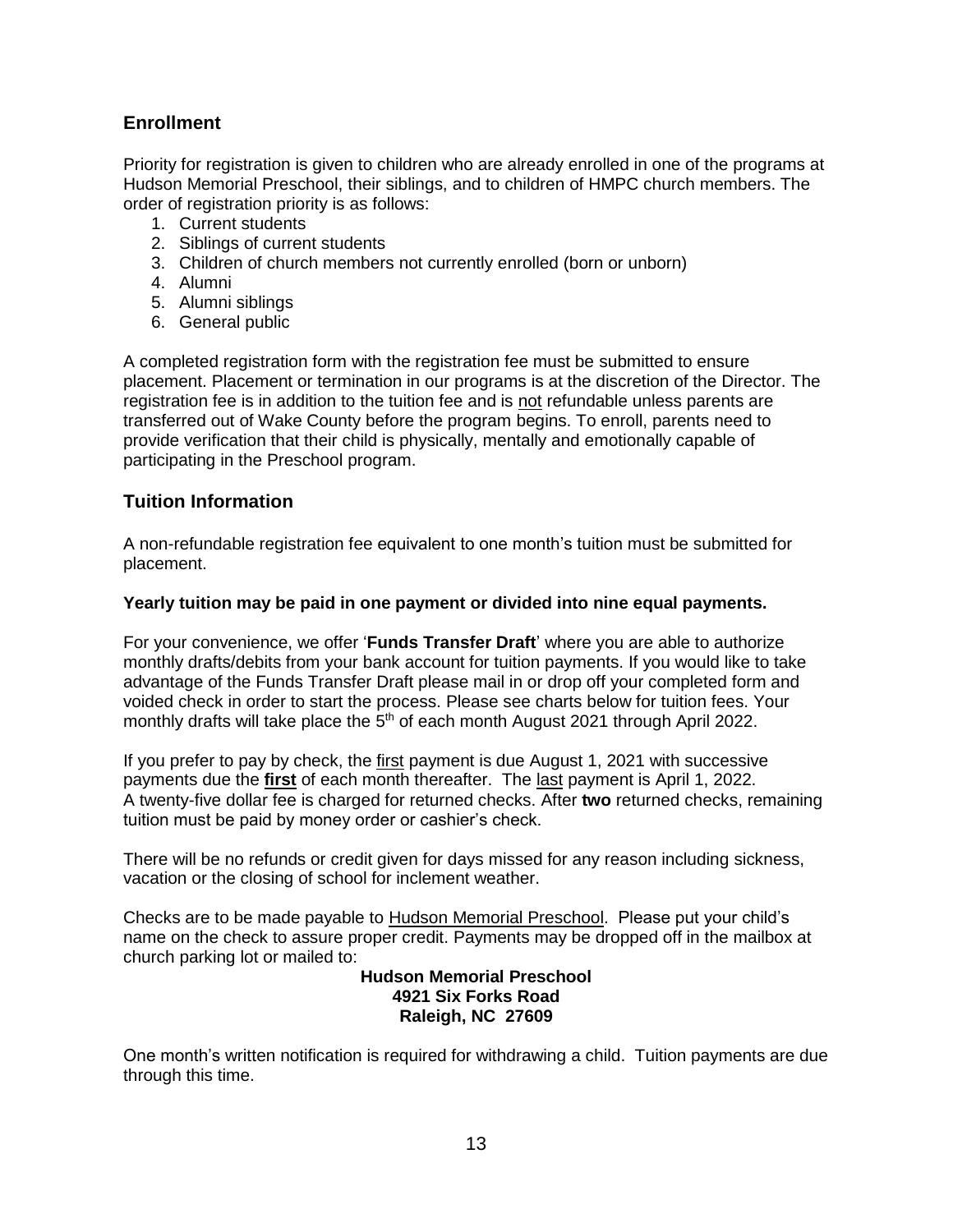#### **2021-22 Infants & Toddlers Monthly Tuition:**

| Tue/Thur    | \$260.00 |
|-------------|----------|
| Mon/Wed/Fri | \$325.00 |
| Mon - Fri   | \$415.00 |

#### **2021-22 Preschool (Twos, Threes & Fours) Monthly Tuition:**

| Tue/Thur    | \$240.00 |
|-------------|----------|
| Mon/Wed/Fri | \$300.00 |
| Mon - Thur  | \$345.00 |
| Mon - Fri   | \$375.00 |

HMPC Church members receive a 10% discount in tuition

## **Early Drop-Off/Late Pick-Up**

Hudson Memorial Preschool offers Early Drop-Off (EDO) and Late Pick-Up (LPU) programs for every age group. Children registered for EDO may enter the building at 8:30am. Children registered for LPU may stay until 12:55pm. For regulatory compliance, each child may only be enrolled in either EDO or LPU (not both).

Early Drop-Off and Late Pick-Up are not available on Teacher Workdays or on Parent-Teacher conference days. There will be no refunds or credits given for days missed for any reason including sickness, vacation or the emergency closing of school (as in inclement weather).

The fees for Early Drop-Off or Late Pick-Up Programs are as follows:

| Days Enrolled        | Monthly Fee |
|----------------------|-------------|
| Tue/Thur             | \$25.00     |
| Mon/Wed/Fri          | \$35.00     |
| Mon/Tue/Wed/Thur     | \$45.00     |
| Mon/Tue/Wed/Thur/Fri | \$55.00     |

Hudson Memorial Preschool will also offer an option for daily EDO/LPU participation at \$5.00 per child per day for families who do not require monthly enrollment (a class day cannot exceed 3 hours 55 mins per child).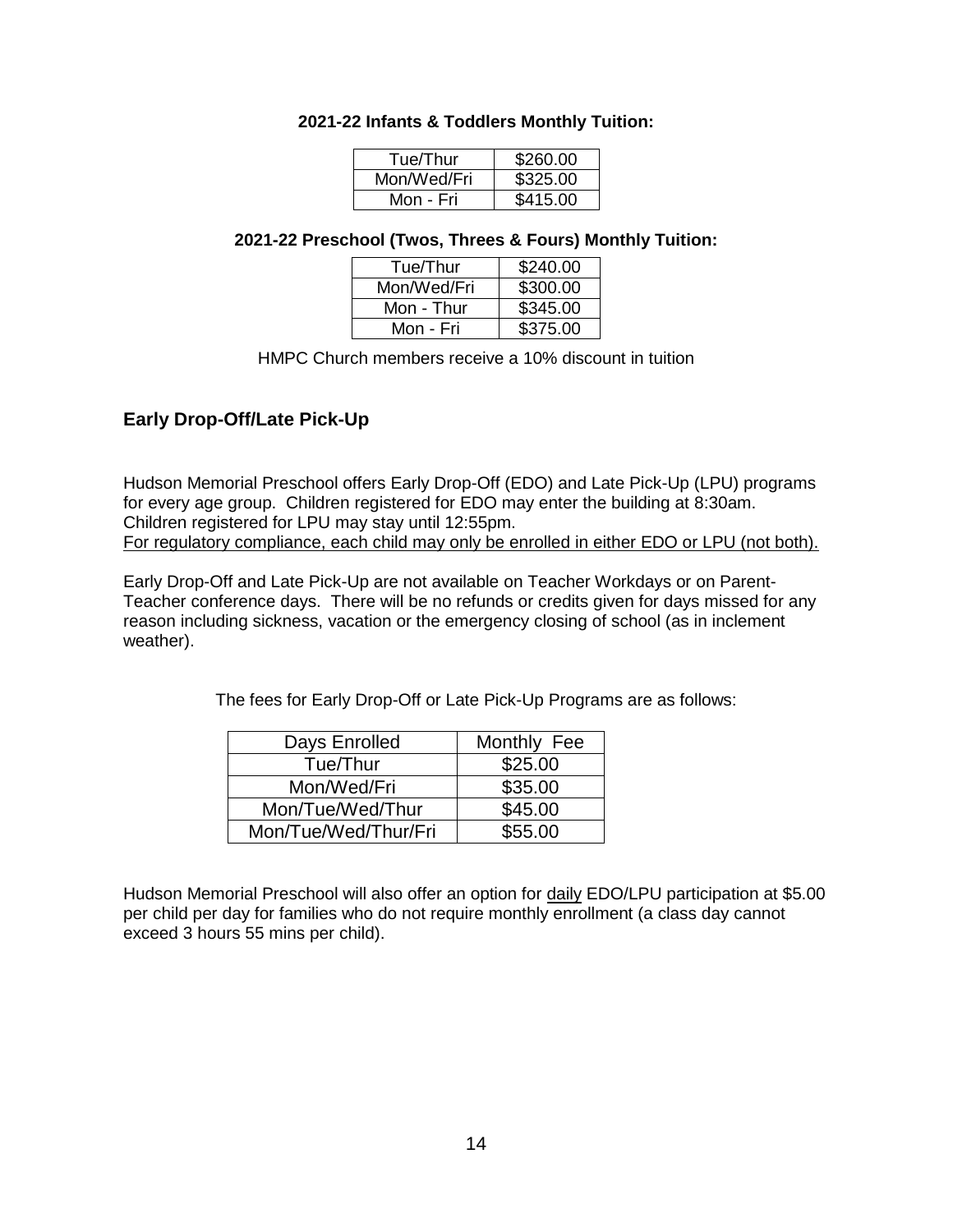## **Sick Policy**

In order to keep everyone healthy and happy we must insist that sick children do not come to school. A teacher may refuse to admit a child to school who is, in their opinion, not well enough to be in school, or they may ask that a parent wait until the Director is consulted before leaving their child at school.

A child should be kept home if he or she is not able to fully participate in daily activities or if any of the following symptoms are present:

- 1. Fever within the last 24 hours, or fever that has been reduced to normal with medication within the last 24 hours
- 2. Vomiting or diarrhea within the last 24 hours
- 3. Sore throat or earache
- 4. An unidentified or contagious rash
- 5. Chicken pox until all sores are scabbed over usually about 7 days after original breakout
- 6. Head lice
- 7. Chronic cough and congestion
- 8. Red, watery eyes that are emitting a discharge
- 9. Excessive mucous from the nose

Should a child become ill at school, he will be removed from class and the parent will be contacted. If the parent cannot be reached, the preschool will contact the person(s) listed on the emergency form. Please make certain emergency numbers and cell phone numbers are always current.

Children may return to school when cleared by a physician, have been on prescription medication for at least 24 hours, or there is an absence of any fever or other symptoms for at least 24 hours without the use of Tylenol or other non-prescription drugs. If a child has obvious symptoms but has been cleared by a physician to return to school, please bring a note from the physician. Parents are requested to inform the school as soon as possible if a child is diagnosed as having a contagious disease so that other families may be alerted to a possible outbreak.

#### **COVID-19**

The preschool will follow the recommendations of the local public health department if someone has tested positive for COVID-19.

#### **Medication**

Teachers may administer prescription medication upon receiving an 'Individualized Emergency Protocol' or 'Food Allergy Action Plan' completed by the parent and physician. Medication must be in its original pharmacy-labeled bottle.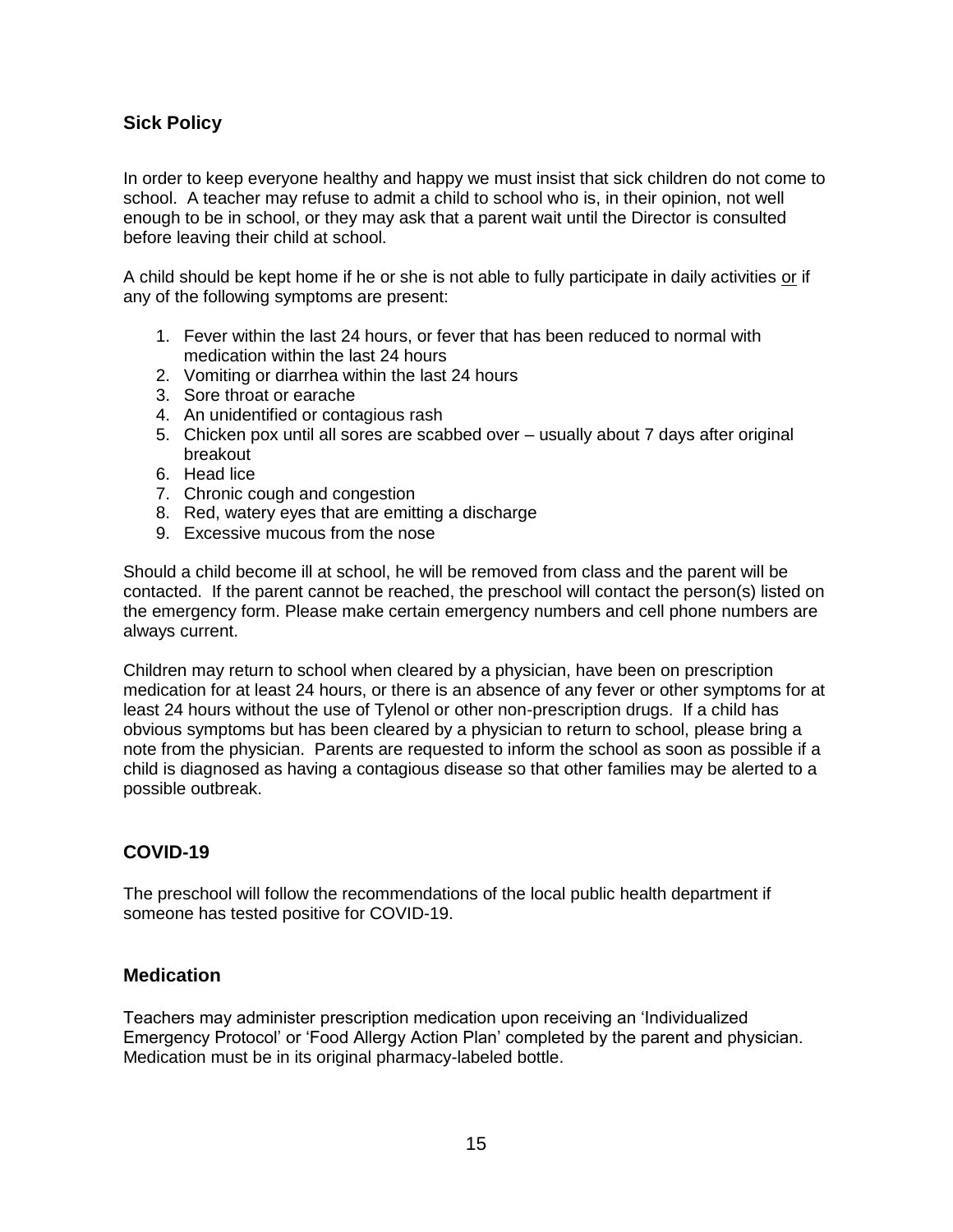#### **Potty Training**

The expectation is that all children in the Three and Four-year-old classes will be potty trained, but we will work with parents to ensure this milestone is reached, if needed. We ask that you discuss any concerns about potty training with the Director.

Children in the younger classes must bring their own supply of diapers. Only non-allergenic, non-perfumed wipes will be used.

## **COVID-19 Staff Vaccination Policy**

Effective Monday August 23, 2021 employees of Hudson Memorial Preschool were required to provide proof of their COVID-19 vaccination to the Director. Employees that are not vaccinated, will be required to provide proof of a negative COVID-19 test to the Director on a weekly basis. If any employee tests positive for COVID-19, they shall advise the Director immediately and will not return to work until they have met the criteria as outlined from the CDC and the NCDHHS.

## **Face Coverings/Masks**

All adults and all children two years or older (regardless of vaccination status) must wear a face covering at all times when indoors.

#### **Conferences**

Parent-teacher conferences may be arranged at any time by contacting the teacher or the director. Scheduled conference dates are included in our calendar. Should a child require special observation or help, the school will work with parents to obtain assistance.

Changes at home can affect a child's behavior at school. Please share with us any information that will make us more sensitive to your child's needs.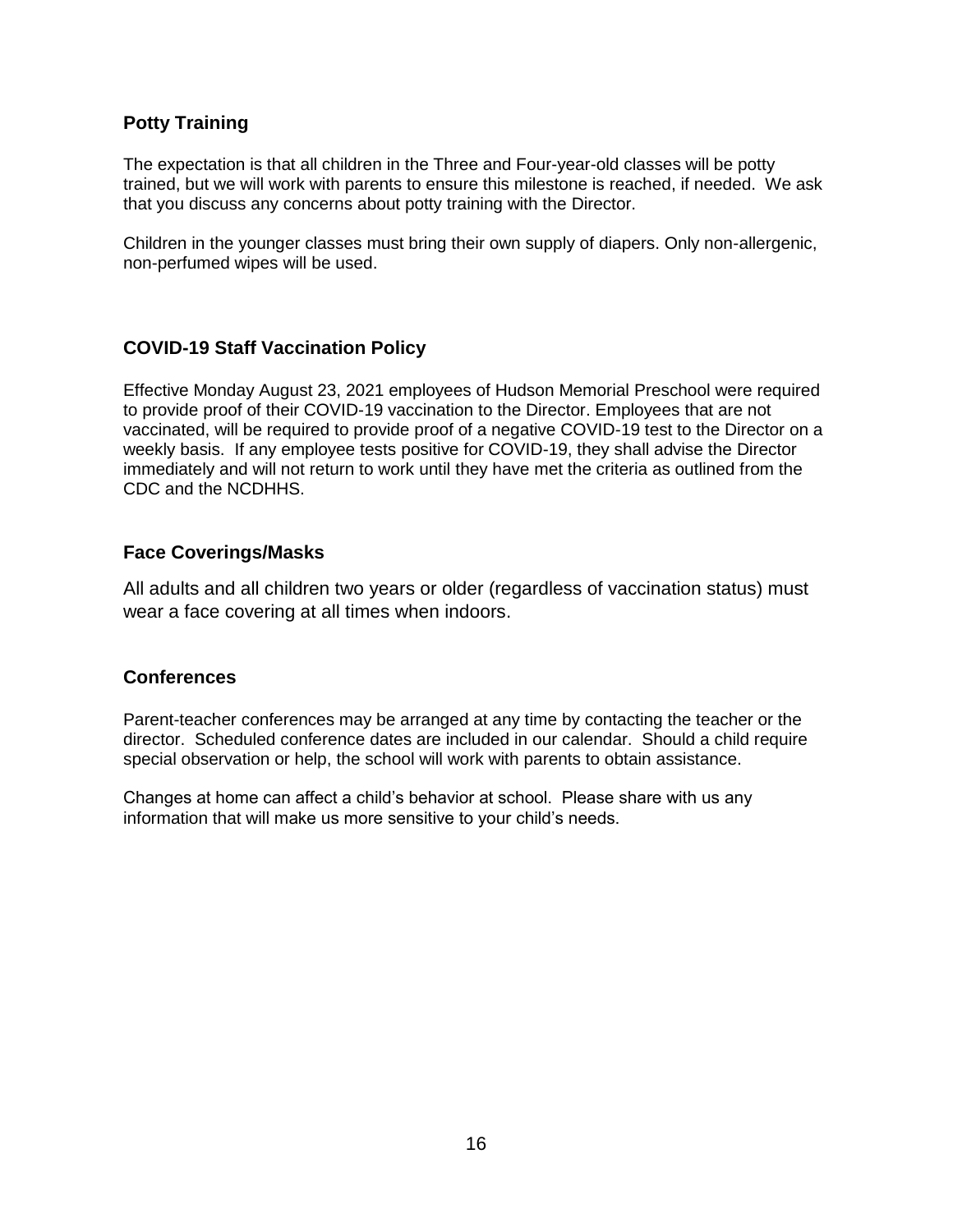## **Birthdays**

Your child's birthday will be observed at school on or during the day nearest the actual date. You may send in a 'special treat' but please check with your child's teacher about any allergies of children in the class. The 'special treat' should be store bought, unopened with a clear label of all ingredients. Please do not send 'goody bags', balloons or candles. If you would like to provide a 'gift' to the class, please consider donating a copy of your child's favorite book to our library or an item from the teacher's wish list. Check with your child's teacher for details of birthday celebrations.

Invitations to parties outside of school may be distributed by a parent into backpacks, only if all children in the class are invited. If all children are not invited, please mail invitations to the children's home. If your child has a summer birthday, please schedule with your child's teacher a special day for him/her during the school year.

#### **Together In Education**

Harris Teeter offers this program in that parents can link their VIC cards with Hudson Memorial Preschool account number and we will receive at least 2% of the cost of the Harris Teeter brands that you buy**. Our account number is 4291.** Parents must re-link every August.

## **Scholarship Fund**

We provide scholarships to families with financial hardships as needed, when funds are available. If you would like to make a contribution to this fund in honor or memory of someone, it would be greatly appreciated. Make your check to Hudson Memorial Preschool Scholarship Fund, including a note stating who is being honored/remembered by your donation. Applications for scholarships are available from the Director or Assistant Director.

#### **POPS Mission Statement**

"POPS mission is to support our teachers, strengthen relationships between families and faculty, and promote the Preschool with the church and community."

As a parent of a preschooler here at Hudson Memorial Preschool, you are a member of POPS. If you would like more information or would like to become an active part of a certain committee, please contact the POPS Chairperson.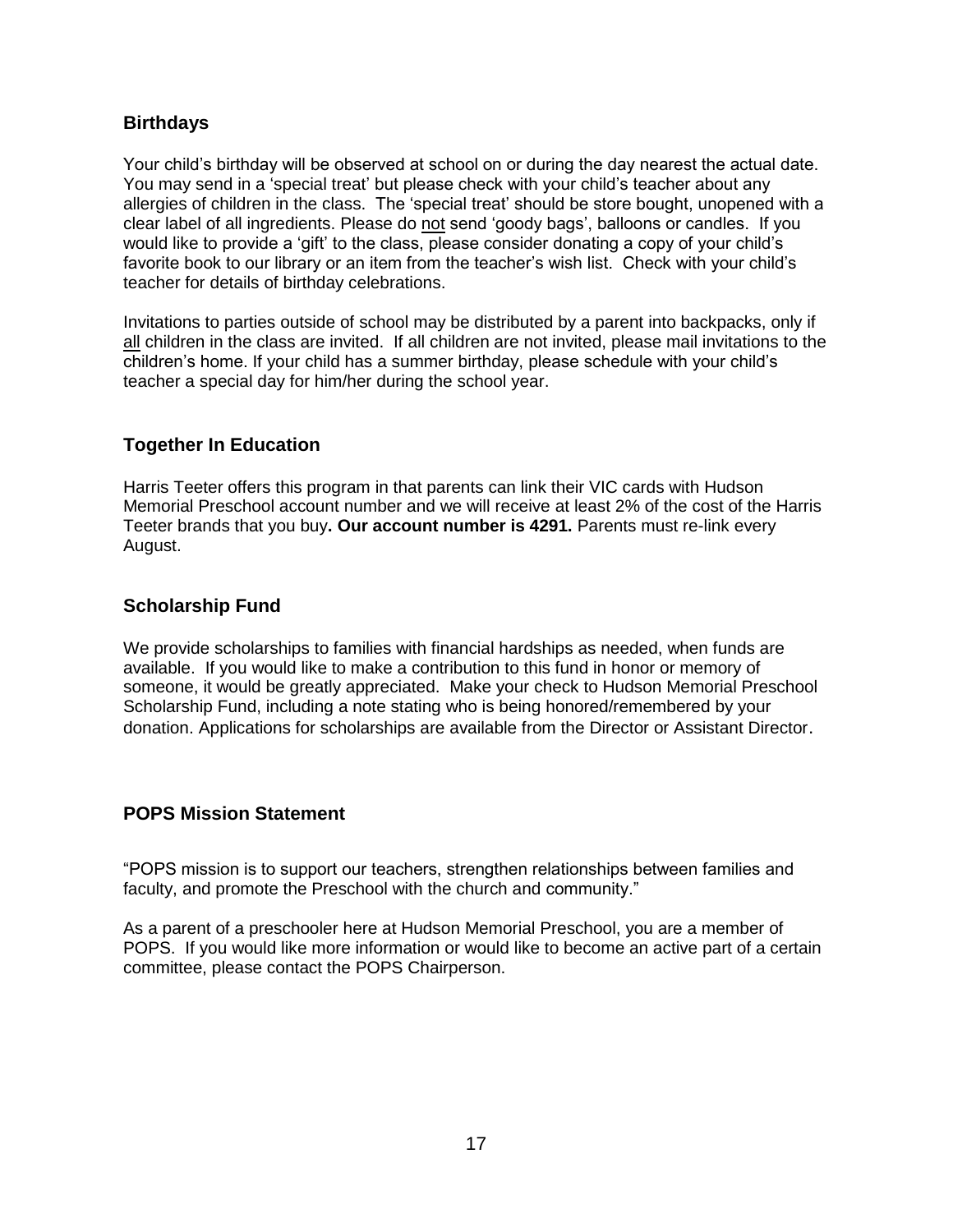## **Philosophy of Discipline**

One of the purposes of preschool is to foster the development of self- control and selfdiscipline. We believe positive methods of guidance contribute more to the development of self-discipline than do negative ones.

Because we are working to maintain a relaxed atmosphere, we set limits based upon the maturity of the children to define acceptable behavior. As teachers take the responsibility for consistently enforcing these limits safely, consideration for others and self-discipline are encouraged.

Techniques of behavior management in use in our preschool include the following:

- o Positive re-enforcement
- $\circ$  Redirecting the child to other areas of the room or to a new activity
- $\circ$  Ignoring unproductive behavior that is not destructive to people or property
- o Reflective time

By using these techniques, children learn to re-direct their energies into constructive outlets and to take responsibility for their own actions.

#### We:

- 1. DO praise, reward, and encourage the children
- 2. DO reason with and set limits for the children.
- 3. DO model appropriate behavior for the children.
- 4. DO modify the classroom environment to attempt to prevent problems before they occur.
- 5. DO listen to the children.
- 6. DO provide alternatives for inappropriate behavior to the children.
- 7. DO provide the children with natural and logical consequences of their behaviors.
- 8. DO treat the children as people and respect their needs, desires, and feelings.
- 9. DO ignore minor misbehaviors.
- 10. DO explain things to children on their level.
- 11. DO use short supervised periods of "time-out."
- 12. DO stay consistent in our behavior management program.

#### We:

- 1. DO NOT spank, shake, bite, pinch, push, pull, slap, or otherwise physically punish the children.
- 2. DO NOT make fun of, yell at, threaten, make sarcastic remarks about, use profanity, or otherwise verbally abuse the children.
- 3. DO NOT shame or punish the children when bathroom accidents occur.
- 4. DO NOT deny food or rest as punishment.
- 5. DO NOT relate discipline to eating, resting, or sleeping.
- 6. DO NOT leave the children alone, unattended, or without supervision.
- 7. DO NOT place the children in locked rooms, closets, or boxes as punishment.
- 8. DO NOT allow discipline of children by children.
- 9. DO NOT criticize, make fun of, or otherwise belittle children's parents, families or ethnic groups.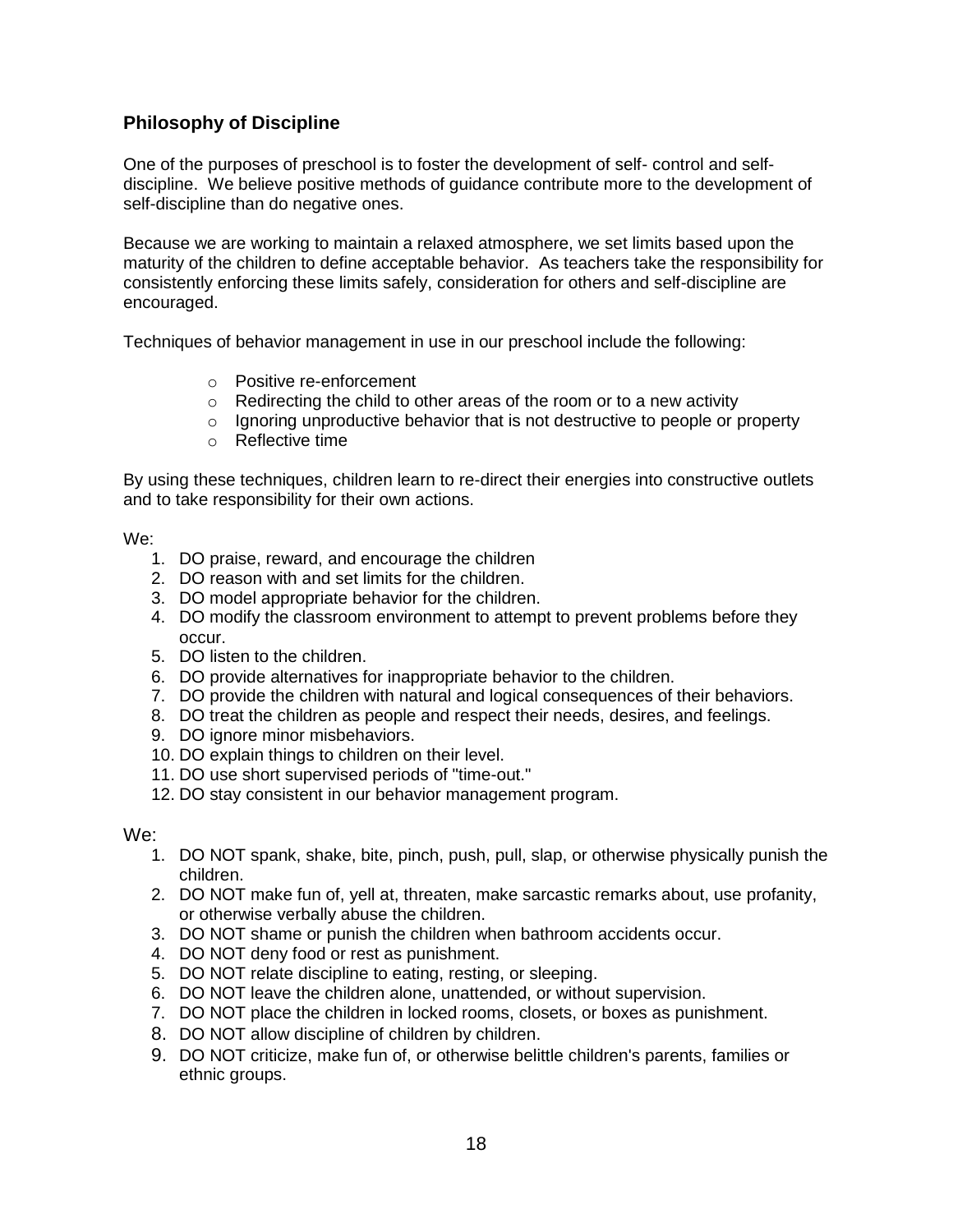## **Guidelines Regarding Potential Suspension and Termination of Enrollment**

Every child is valued, and it is the mission of Hudson Memorial Preschool to teach children in a loving, safe, caring, and intellectually stimulating environment.

Suspension is a significant action which is carried out only when the Director determines that such action is in the best interests of the child in question or other children enrolled at the preschool. This is even more of a concern when dealing with termination of enrollment. If the preschool is unable to meet the needs of the child and/or family, reasonable efforts as determined by the preschool will be made to refer the parent to a more appropriate program for their child or children.

It is also critically important to understand that, as preschool operated by a religious institution, Hudson Memorial Preschool is not subject to the requirements of the Americans with Disabilities Act. Please see our separate, specific policy regarding caring for special needs children which follows these guidelines.

Some circumstances under which children may be suspended or their enrollment may be terminated are explained below. This list is not intended to be comprehensive, as we recognize different circumstances may exist which require consideration of suspension or termination of enrollment.

1. The child exhibits aggressive behavior which endangers other children and/or staff.

2. The child's health and safety, or the health and safety of other children and/or staff, at the preschool cannot be assured due to circumstances such as impulsive, risk-taking behavior.

3. Unwillingness of the parent(s) to work with teachers in the management of their child's behavior, and/or refusal to follow the preschool's recommendations for outside support services.

4. The child's developmental needs are not being met at the preschool.

5. The child has individual special needs which require accommodations causing a burden which the preschool is not able or willing to meet.

6. If suspension or termination is due to the child's behavior, Hudson Memorial Preschool will give specific examples of such behavior. Parents will receive a written explanation of the reasons why, and the circumstances under which, the child may return.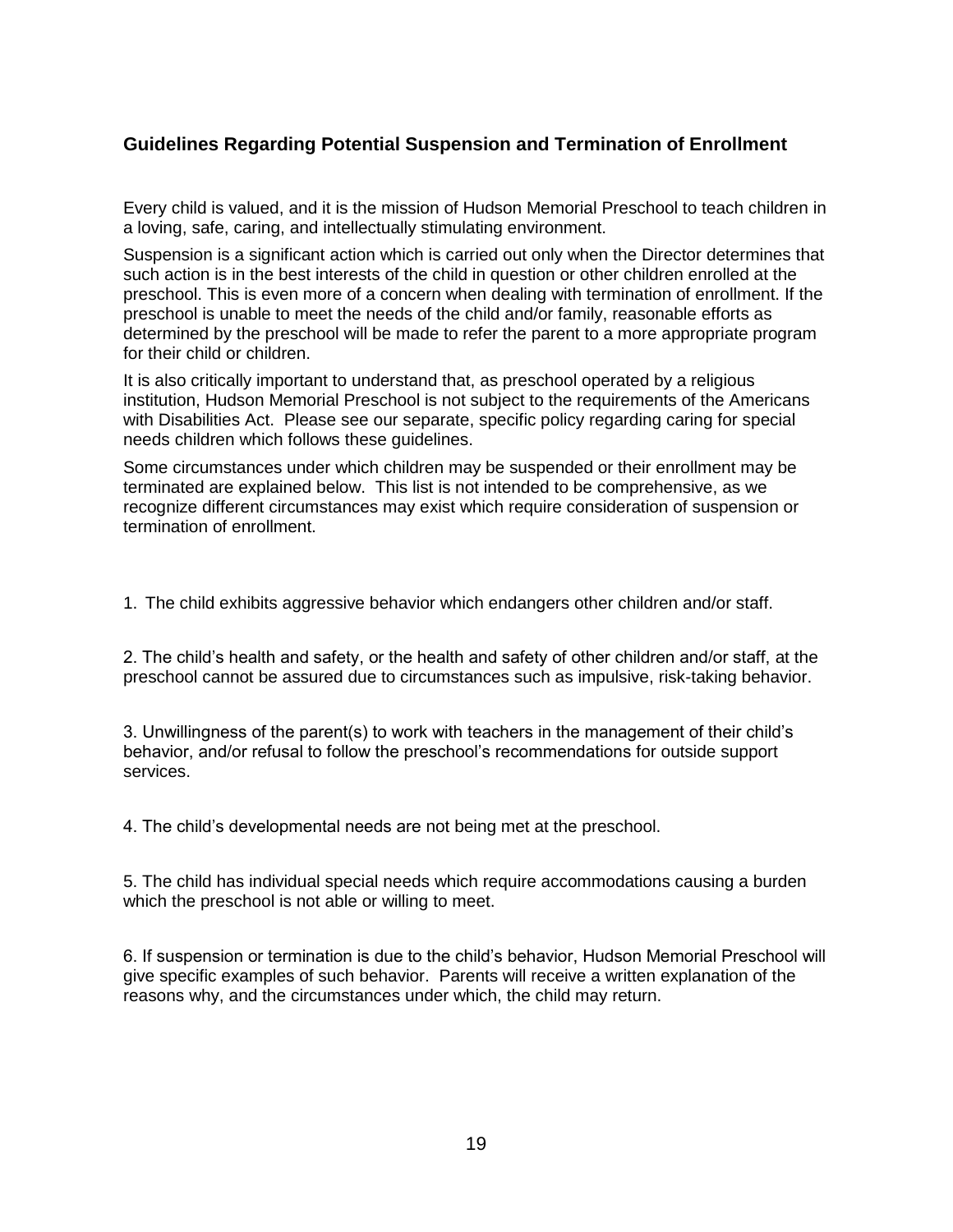7. Hudson Memorial Preschool will prepare the child being suspended or terminated with sensitivity and consideration of their developmental ability. Children in the preschool program would be informed in an age appropriate manner that the child will be attending another school, however, the preschool reserves the right to inform the staff, the HMP Board & the church Session as to the reason for suspension or termination.

8. Parents' and/or caregivers' display of inappropriate behavior towards staff or children. May include: disrespectful language, disregarding program policies, verbal and/or physical harassment or any unlawful behavior.

9. Falsifying information on child enrollment forms.

These guidelines are designed to help establish expectations for parents and for the teachers and staff of Hudson Memorial Preschool. They are NOT intended to be an exhaustive list covering every possibility. Further, it should be understood that any event which involves violent, abusive, or unlawful behavior of any sort, whether by a child, parent or caretaker, may be grounds for immediate suspension and/or termination, and an incident of this nature may be sufficient grounds for such action if the preschool determines that such conduct may compromise the safety of any children, parent(s), staff, teacher(s), or anyone else affiliated with the preschool or Hudson Memorial Presbyterian Church.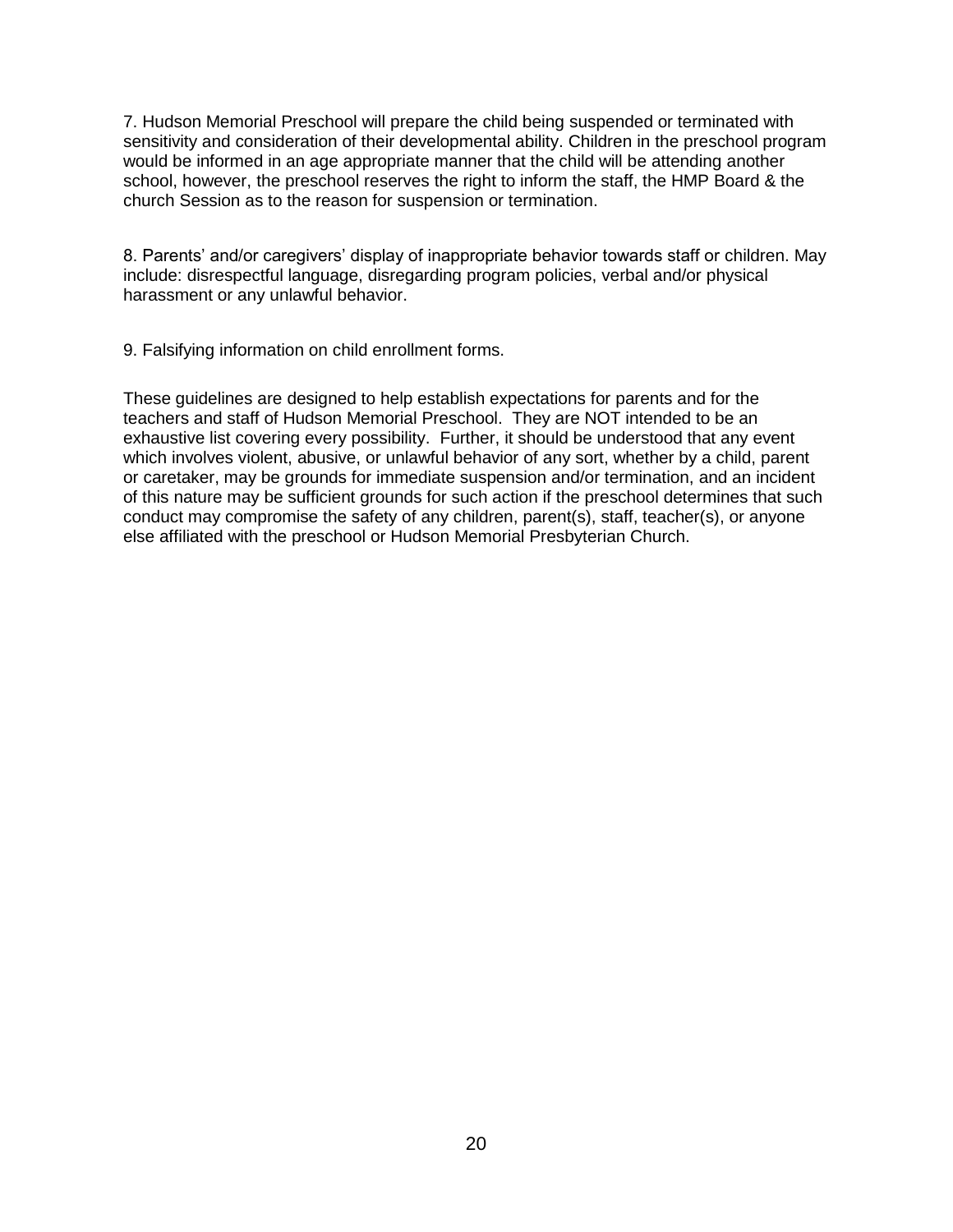#### **Statement Regarding The Americans With Disabilities Act (ADA) and Policies For Caring For Special Needs Children**

Every child is valued, and it is the mission of Hudson Memorial Preschool to teach children in a loving, safe, caring, and intellectually stimulating environment. However, parents should be aware that, as this preschool is affiliated with a religious institution, Hudson Memorial Preschool is NOT subject to the requirements of the Americans with Disabilities Act.

If a child has some level of special needs which can, in the preschool Director's determination, be accommodated within the preschool's existing program, then the school will endeavor to make reasonable and practical efforts to do so. However, if the child's needs cannot be met by the preschool, then the preschool will work the parents as far as is reasonable and practical in order to help find another program for the child in question, but is under no obligation to make programming, staffing, architectural, or other changes which might be mandated for a preschool which would be subject to the ADA.

Final determination as to whether the child's needs can be accommodated will be left to the sole discretion of the Director of Hudson Memorial Preschool, and shall include consideration of the best interests of both the child in question and of the other children, staff and teachers of the preschool.

While every child is valued, the preschool recognizes that sometimes the best way to care for and love a child is recognize our own limitations and allow the child to find another environment where their needs can be more fully served.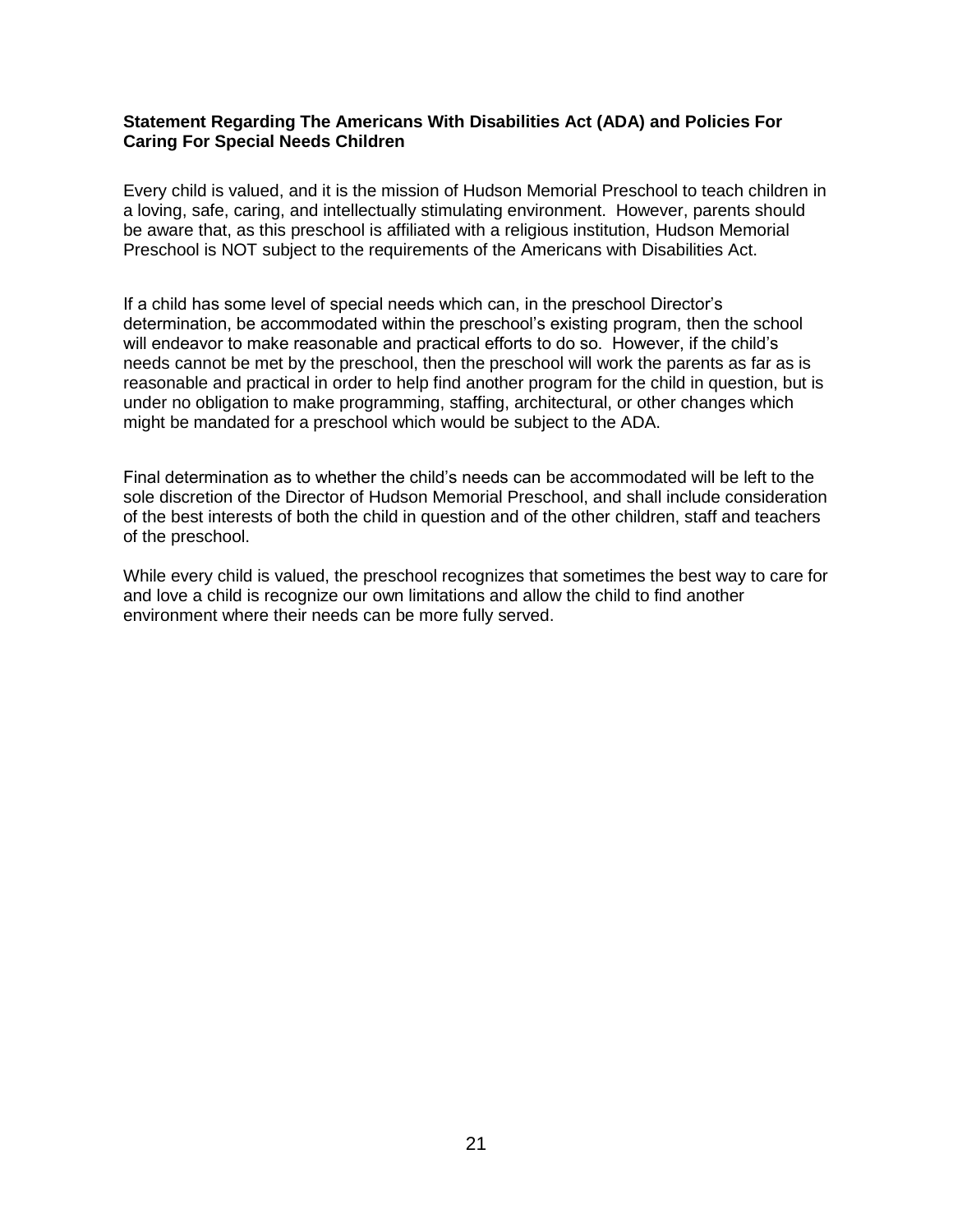### **Fire Safety**

Monthly fire drills are held so that children and staff in all programs will be familiar with escape routes and safe behavior. Maps highlighting planned exit routes and alternatives are posted in each class.

#### **Child Abuse**

By North Carolina law, caregivers are required to report suspected cases of child abuse and neglect. If such cases arise, the alerted teacher will report it to the Preschool Director before reporting it to the authorities.

#### **Vehicle Safety**

Please do not leave unattended children in vehicles at any time.

#### **Cell Phone Policy**

We want to ensure that our children are safe and secure at all times. Safety is our top priority. We want the transition to and from school focused on the children – our children deserve our undivided attention during this time.

We ask that once you enter the church/preschool parking lots, your cell phones should not be used unless for an emergency.

This allows us all – teachers and parents – to be alert, undistracted and focused on our children in the parking lots and in the building.

There are, however, two exceptions to this rule:

- 1. Our teachers will carry a cell phone in their emergency bag (which goes everywhere the class goes) at all times, and
- 2. The Director and Assistant Director will continue to carry cell phones in case of emergency.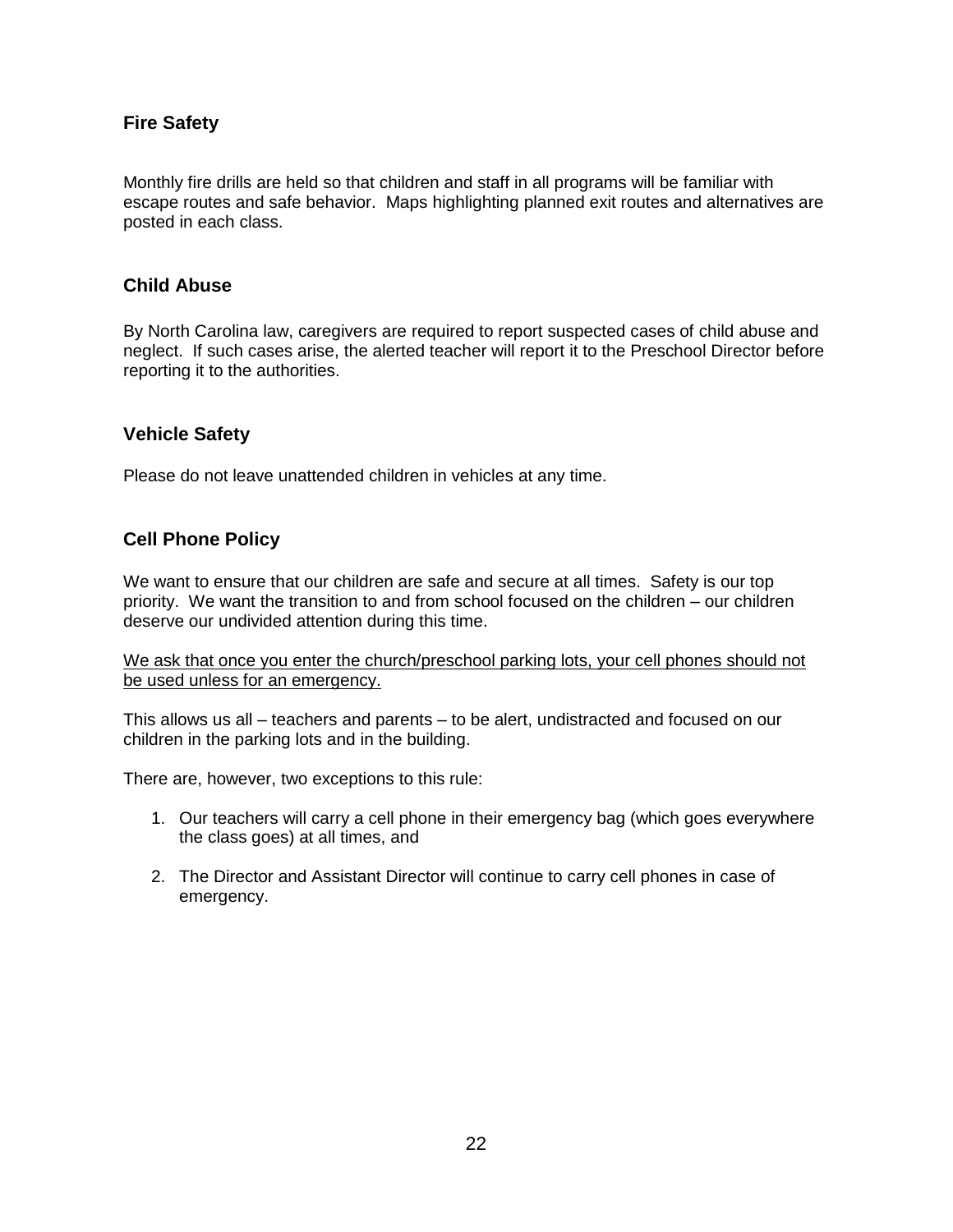#### **Inclement Weather Policy**

- If Wake County Public Schools are **closed** because of inclement weather, we will be **closed**.
- If Wake County Public Schools are delayed for **one hour**, then we will be delayed for **one hour**.
- If Wake County Public Schools are delayed for **two** or **three** hours, then we will be delayed for **one** hour.

It is our policy that the first four inclement weather days missed will not be made up. After four days, make-up days will be planned when possible. There will be no refunds due to days missed because of inclement weather.

#### **Newsletters/E-blasts**

Teachers for all classes will post pictures and update their newsletters on My Classroom Connection (MCC) weekly. It is designed to keep parents informed about daily activities, themes and special events. happenings at school. The 'HMP Weekly' is the e-blast sent out on Fridays to keep parents informed of special events, the calendar, as well as articles and information of more general interest. Please read all communications carefully.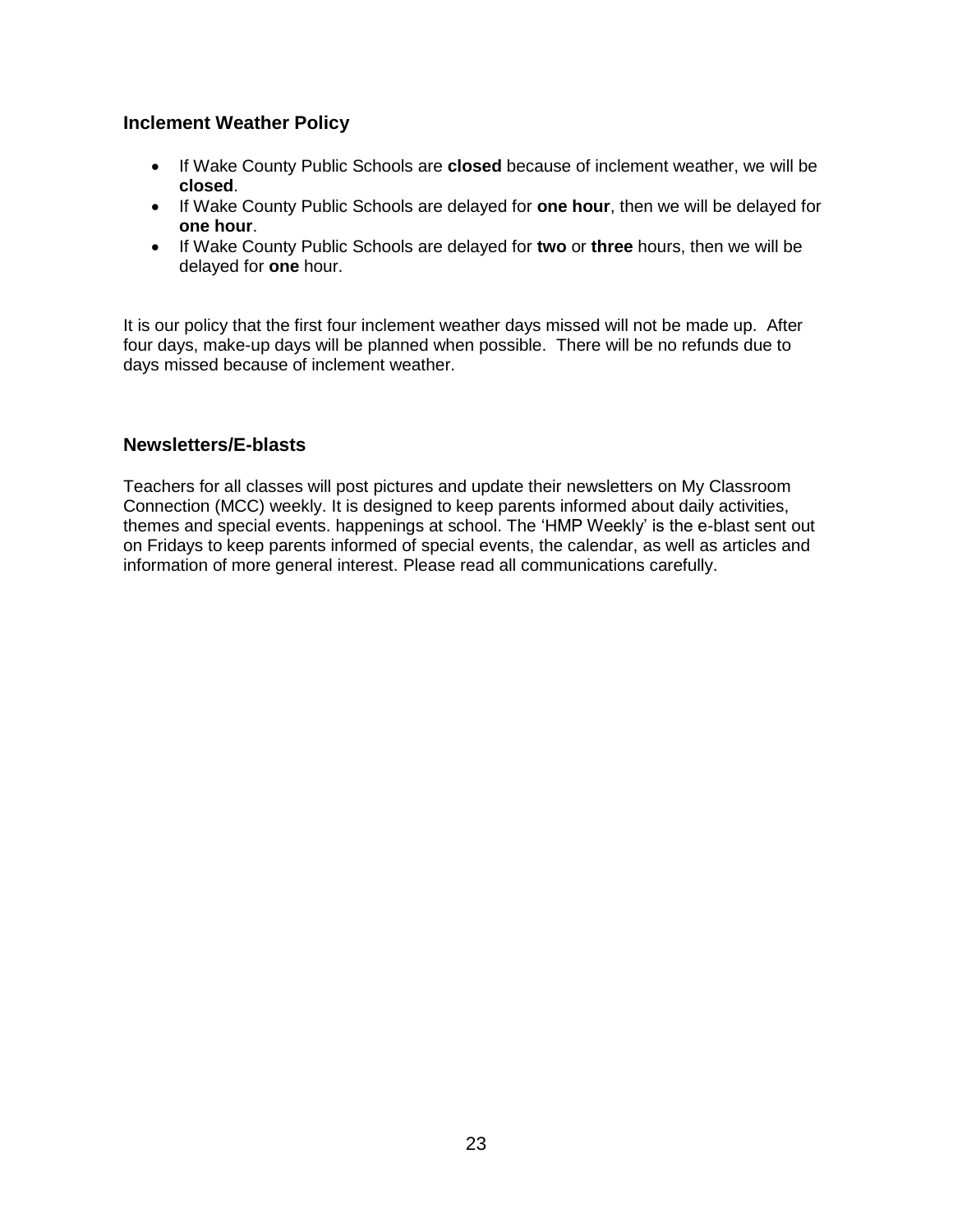#### **Channels of Communication**

#### **Parents**

In the event that a parent has a concern regarding their child or the preschool program policies or procedures, the issue should first be raised with the child's lead teacher. If the parent is not satisfied with the first attempt at resolution, the parent should meet with the director. If the parent remains dissatisfied with the resolution, the parent should meet with the HMPC Head of Staff or his/her designee. The final option for assistance in the resolution process is the Hudson Memorial Preschool Board of Directors. The parent should present the unresolved issue to the board in writing.

#### **Director/Assistant Director**

In the event that a parent or teacher has a concern regarding the director or assistant director, the issue should first be raised with the director or assistant director. If the parent or teacher is not satisfied with the first attempt at resolution, the parent or teacher should meet with the HMPC Head of Staff or his/her designee. The final option for assistance in the resolution process is the Hudson Memorial Preschool Board of Directors. The parent or teacher should present the unresolved issue to the board in writing.

#### **Hudson Memorial Preschool Policy**

In the event that a parent or teacher has a concern regarding Hudson Memorial Preschool policy, the issue should first be raised with the director. If the parent or teacher is not satisfied with the first attempt at resolution, the parent or teacher should present the issue to the board in writing.